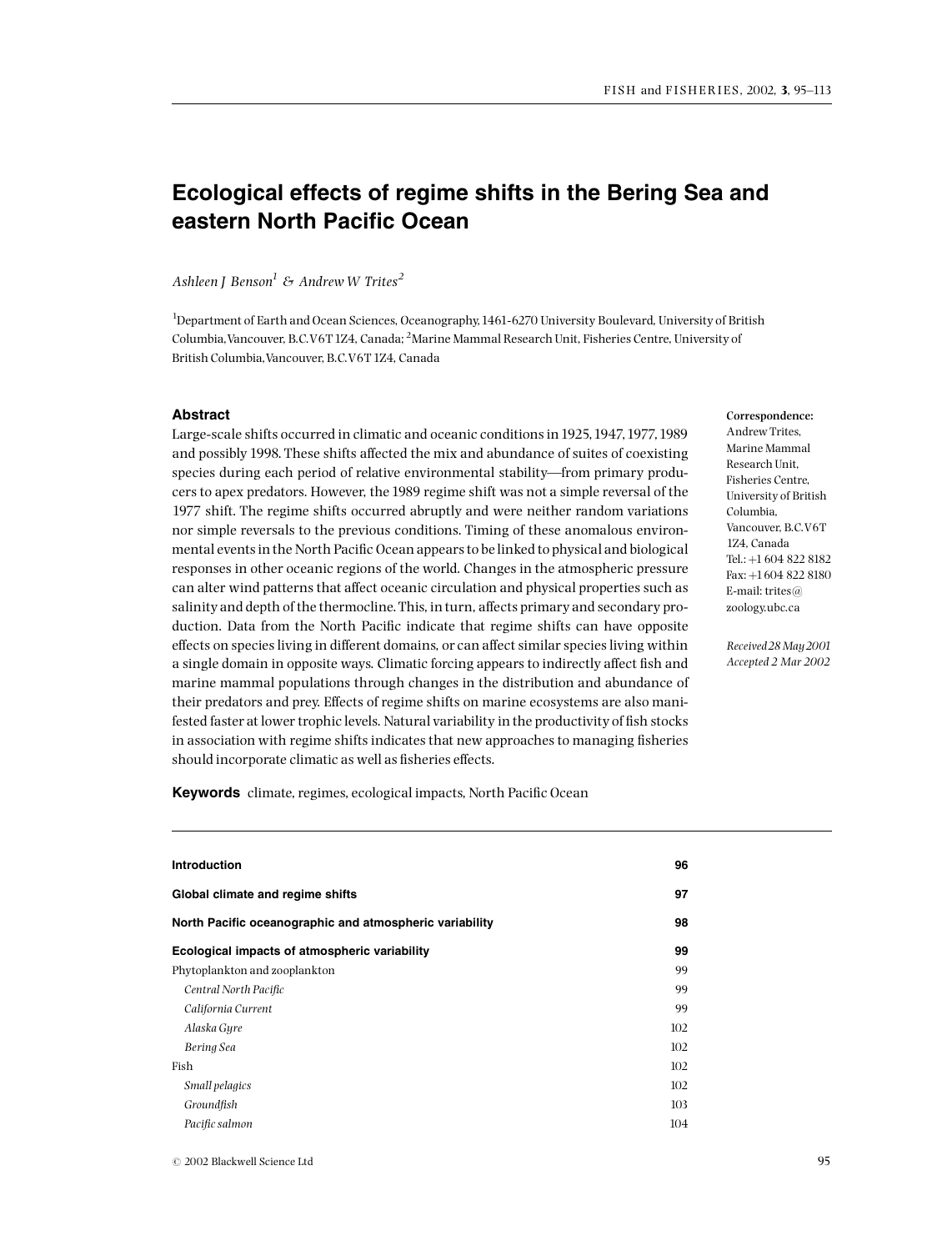| 107<br>107<br>108<br>109 | Pollock and other northern species<br>Marine mammals and sea birds | 105<br>106 |
|--------------------------|--------------------------------------------------------------------|------------|
|                          | <b>Synthesis</b><br>1977 and 1989 regime shifts                    |            |
|                          | <b>Acknowledgements</b>                                            |            |
|                          | <b>References</b>                                                  |            |

# Introduction

The idea of 'locked in' trends in climatic, oceanic and biological systems was first introduced to fishery scientists by Isaacs (1975), who called these persistent trends regimes. Regimes have been defined as multiyear periods of linked recruitment patterns in fish populations or as stable conditions in physical data series (Beamish et al. 1999, 2000). Low frequency, high amplitude and sometimes abrupt changes in species abundance, community composition, and trophic organization that occur concurrently with physical changes in the climate system indicate a regime shift (McKinnell et al. 2001).

A number of physical changes were noted in the North Pacific Ocean in the late 1970s (Ebbesmeyer et al. 1991; Graham 1994). Sea surface temperatures cooled in the central Pacific and warmed along the west coast of North America (Miller et al. 1994), whereas the extent of sea-ice cover in the Bering Sea decreased (Manak and Mysak 1987). Changes were also observed in the surface wind stress (Trenberth 1991) that may have affected the ocean currents in the North Pacific. Other noted anomalies included changed atmospheric circulation throughout the troposphere (Trenberth 1990), and a deepening and eastward shift of the Aleutian low-pressure system (Trenberth 1990; Miller et al. 1994), which advected warm, moist air over Alaska and colder air over the North Pacific.

The large-scale climatic change observed in 1977 has been referred to as a regime shift, and does not appear to be the only occurrence of this phenomenon during the past century. There are indications of two previous shifts in 1925 and 1947 (Mantua et al. 1997; Minobe1997), as well as a fourth shift in1989 (Beamish et al. 1999; Overland et al. 1999), and a possible fifth shift around 1998 (e.g. McFarlane et al. 2000). Such natural shifts in ocean climate raise questions about the biological basis for managing sustainable fisheries (Beamish1995), and are leading ecologists away

from a single, steady-state view of ecosystems to one that recognizes that ecosystems fluctuate because of internal and external sources of variability (e.g. Steele 1996; Trites et al. 1999).

There are four commonly cited indices of climatic and oceanographic conditions for the Pacific Ocean. These include: (i) the Southern Oscillation Index (SOI), which describes the oscillation of air masses between the eastern and western tropical regions of the Pacific Ocean (Walker 1924; Trenberth and Hoar 1996), (ii) the Pacific Decadal Oscillation (PDO) which is defined as the first empirical orthogonal function of sea surface temperature in the North Pacific (Mantua et al. 1997), (iii) the Aleutian Low Pressure Index (ALPI) (Beamish and Bouillon 1993), and (iv) the North Pacific Index (NPI) (Trenberth and Hurrell 1995). Additional, but lesser known climate indices include  $(v)$  the Pacific Circulation Index (PCI) (King et al. 1998), (vi) the Northern Hemisphere Surface (land and ocean) Temperatures (NHST) (Jones 1994), (vii) the Length-Of-Day (LOD) which demonstrates changes in the earth's rotational speed (Stephenson and Morrison 1995), and (viii) the Atmospheric Forcing Index (AFI), which combines the ALPI, PDO, and PCI using principle components analysis (McFarlane et al. 2000).

Although the1977 shift is apparent in all indices, it should be noted that not every regime shift is apparent in all eight indices. For example, the 1989 regime shift is not evident in the PDO (Beamish et al. 2000). Furthermore, some of the indices are inversely related, such as the ALPI (which measures the area of low pressure) and the NPI (which is an area weighted mean sea level pressure) (Trenberth and Hurrell 1995), and many of the indices appear to be dominated by the intensity of the Aleutian Low (McFarlane et al. 2000).

The ALPI is perhaps the best index of climate^ ocean dynamics in the North Pacific (McFarlane et al. 2000) (Fig. 1). This is largely because the Aleutian Low is the dominant atmospheric pressure system in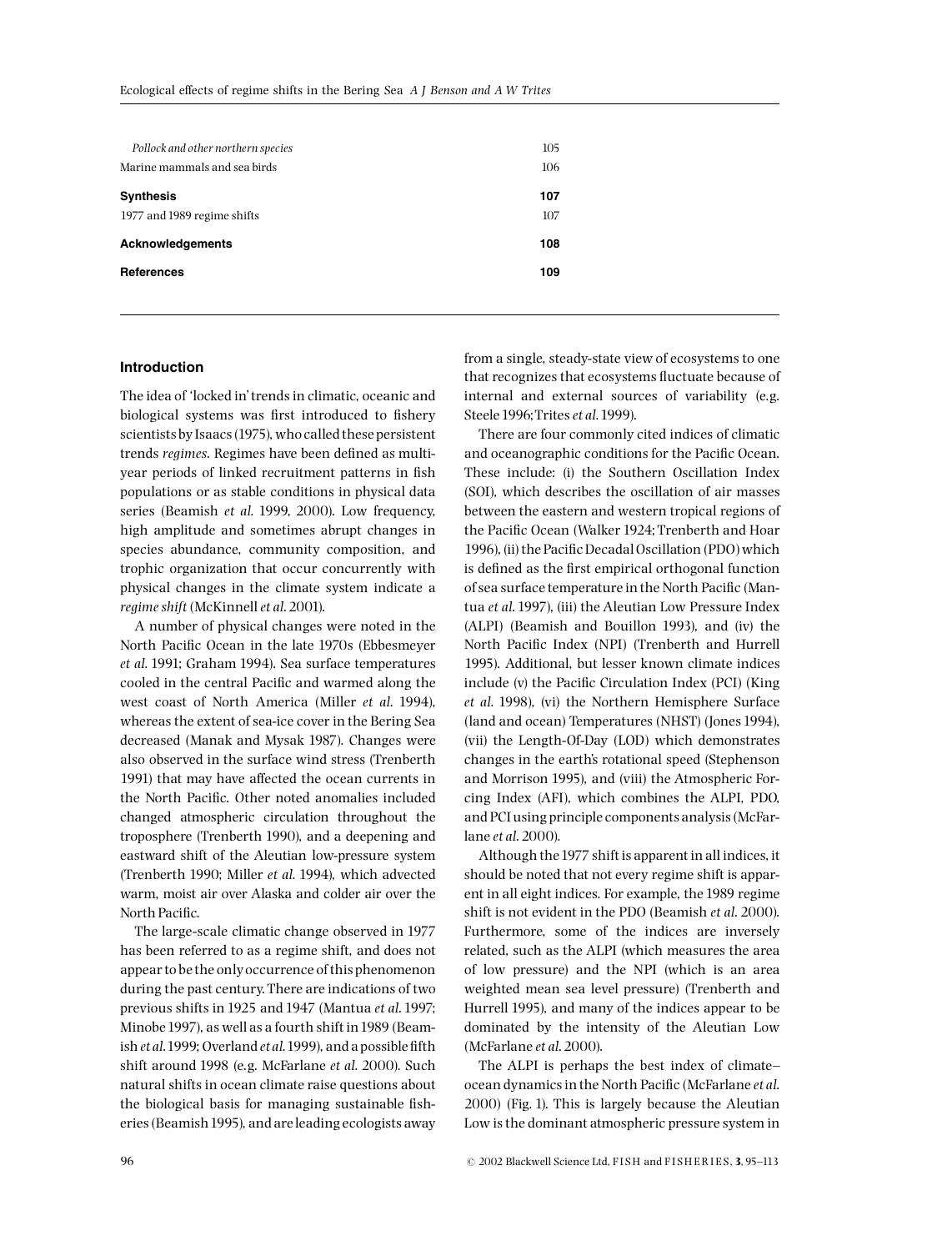

Figure 1 The Aleutian Low Pressure Index (ALPI) from1900 to 2001 modified from Beamish et al. (1997). The 1925-1946, 1947-1976, 1977-1988,1989^1997 and1998- regimes are highlighted.

the northeast Pacific during winter (September-January). It strengthens in the fall of each year and breaks down in the spring of the following year (Beamish and Bouillon 1995), and produces strong, cyclonic (counter-clockwise) winter winds. In early spring, the North Pacific High builds and dominates most of the North Pacific, resulting in weaker, anticyclonic summer winds.

ALPI is a measure of the geographical area of low surface pressure  $\left($  < 100.5 kPa) in the North Pacific Ocean (Beamish et al.1997; 2000). Positive and negativeALPI values indicate whether or not theAleutian Low was intense (large in size) compared to the longterm mean. In general, the ALPI was negative from 1947 to 1976 (i.e. the Aleutian Lows were smaller), and positive from 1977 to 1988 (reflecting a period of more intense Aleutian Lows) (Fig. 1). The intense period ended after 1989.

The following examines the biological responses of marine organisms (from primary producers through apex predators) to regime shifts in the Bering Sea and eastern North Pacific Ocean. We begin by describing the oceanographic effects of atmospheric variability over the northeast Pacific and other regions of the world as a basis for understanding the connection between changes in the atmosphere and the subsequent effects on marine organisms. We then consider the ecological impacts of atmospheric variability on phytoplankton, zooplankton, fish (small pelagics, groundfish, salmon, pollock and other northern species), marine mammals, and sea birds. We draw parallels between changes in the dynamics of marine organisms and changes in the Aleutian Low, using theALPI as a proxy for avariety of climatic and oceanic processes. Our review extends the earlier analyses of Hayward (1997) and Francis et al. (1998), and summarizes the evidence that the 1989 regime shift was not a simple reversal of the1977 shift.

#### Global climate and regime shifts

In addition to the indices briefly described above for the North Pacific Ocean, a number of other indices have been derived for other regions of the world, such as the North Atlantic Oscillation Index (NAOI) (Walker and Bliss 1932; Hurrell 1995; Planque and Taylor 1998) and the Atmospheric Circulation Index (ACI) (Beamish et al. 1999) for the North Atlantic Ocean. Many of these indices exhibit similar, if not exact, timing of changes from one state to another, which is to be expected if climate and its variability are global phenomena. El Niño-Southern Oscillation (ENSO) events, for example, are connected to weather changes outside the Pacific Ocean that are linked by remote atmospheric associations or teleconnections (Mann and Lazier 1996). This means that changes in the position and intensity of atmospheric convection in one area will result in adjustments in pressure cells in adjacent areas and can lead to altered wind and ocean current patterns ona global scale.

The close correspondence in world-wide climate indices points to a yet undetermined common event (or energy source) as the cause of regime shifts (Beamish et al. 1999). One possibility is that regime shifts are caused by changes in the earth's nutation (wobbling motion of the earth's axis around the poles that involves varying attraction of the moon on the earth's equatorial bulge), which transfers energy to the sea system by a process known as forced oscillation (Yndestad 1999). Another possibility is that regime shifts are driven bychanges in the earth's rotational speed, which redistributes angular momentum (energy) among the four shells of the earth the core, mantle and crust, hydrosphere, and atmosphere—which all rotate at different speeds. Support for this idea comes from observations that the rotation speed of the solid earth appeared to increase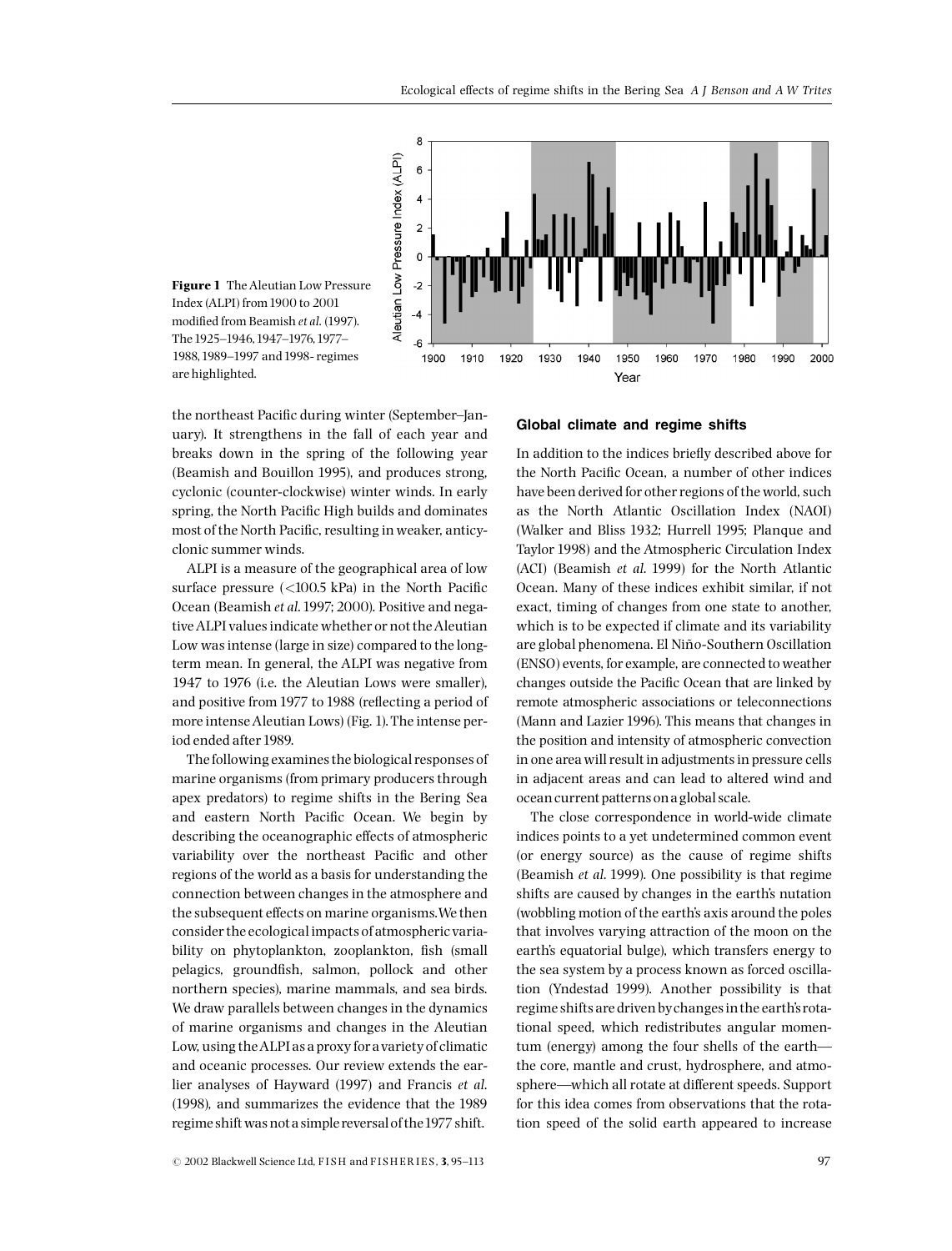around1975, and decrease in the late1980s (based on changes in LOD) (Beamish et al. 2000).

The majority of research into regime shifts has been conducted in the Pacific Ocean. However, there is increasing interest in understanding anomalous climate-ocean conditions in other systems, such as the Benguela upwelling ecosystem (Shannon et al. 1992) and the Atlantic basin, Labrador, Greenland, Iceland, western Europe and the Azores (Hurrell 1995; Beamish et al. 2000; Ottersen et al. 2001). The fact that many of the climate-ocean indices, as well as the global LOD, exhibit similar, if not exact, timing of changes from one state to another suggests that regime shifts are a global phenomenon. This, in turn, implies that the effects of decadal scale environmental variability should figure more prominently in fisheries research and management in all of the world's oceans.

# North Pacific oceanographic and atmospheric variability

Four large production domains (Fig. 2) exist in the eastern North Pacific Ocean. These have been termed (i) the Coastal Downwelling Domain, (ii) the Transition Zone, (iii) the Coastal Upwelling Domain, and

(iv) the Central Subarctic Domain (Ware and McFarlane 1989). Persistent surface currents in the northeast Pacific delineate the location of these domains. The Bering Sea can be considered a fifth domain, and is delineated by theAleutian Islands andAlaskan Peninsula. All five domains are unique in terms of the dominant fish species and their response to regime shifts.

A zero in the wind stress curl near the Pacific coast of North America causes a bifurcation of the eastward flowing Subarctic Current, which creates the northward flowing Alaska Current and the southward flowing California Current (Thomson 1981). However, the location of the separation of the Subarctic Current is not well defined, and varies on a seasonal basis, because the location and intensity of the Aleutian Low and North Pacific high atmospheric pressure systems varies between summer and winter.

The dominant feature in the Central Subarctic Domain (Central Gulf of Alaska) is the Alaska Gyre, which rotates in a counter-clockwise (cyclonic) direction (Ware and McFarlane 1989). This circulation results in divergence (upwelling) in the core of the gyre, and may explain why this domain is relatively productive (Reid 1962). Intensification of the winds



Figure 2 Prevailing ocean currents and the four major domains defined byWare and McFarlane (1989).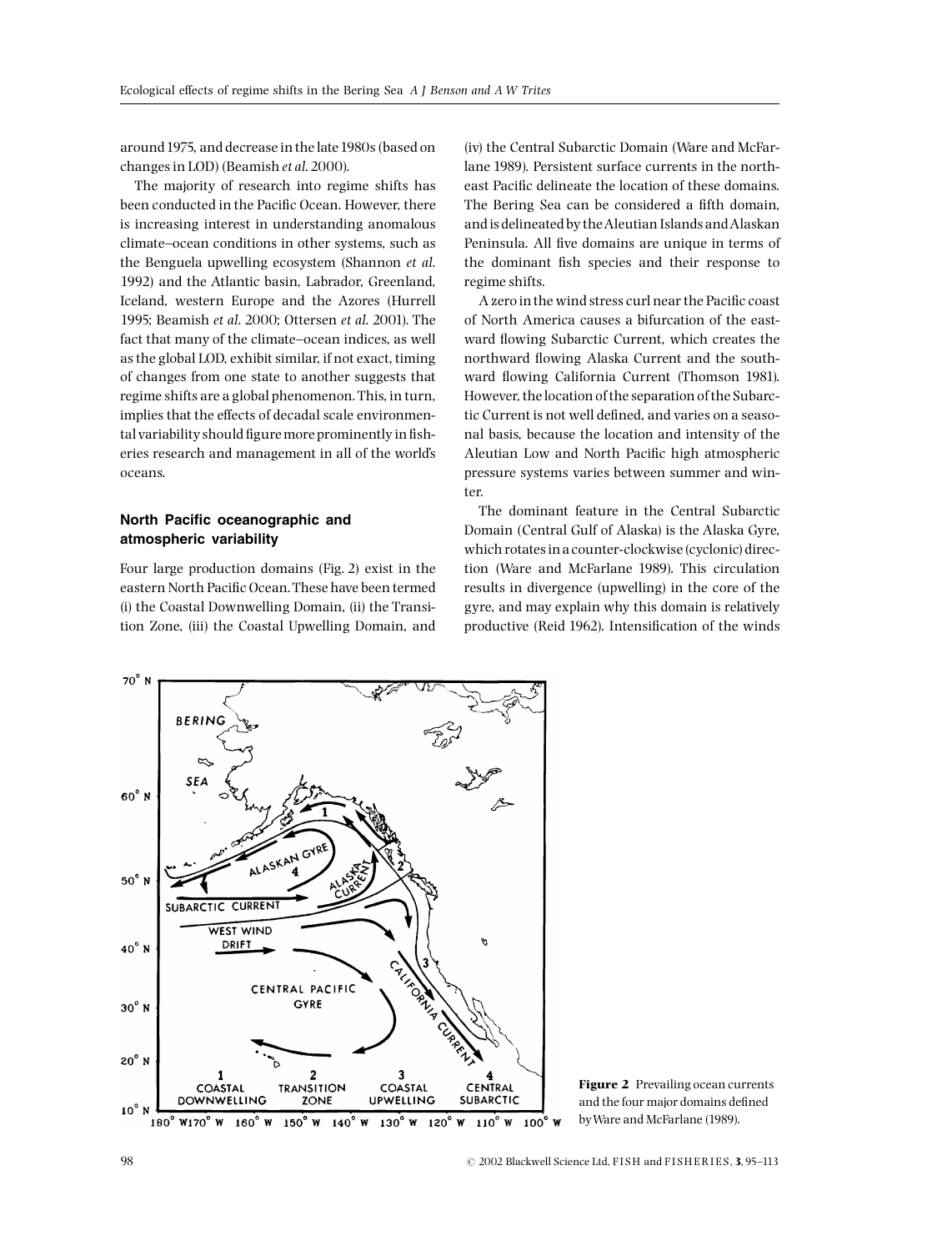might improve productivity and result in increased divergence and upwelling of nutrient-rich water at the core of the gyre (Reid 1962; Brodeur and Ware 1992). Flow in the Alaska gyre was found to be stronger than usual after the 1977 regime shift, whereas no change was noted in the California Current (Coastal Upwelling Domain) (Miller 1996). This supports the hypothesis of Chelton and Davis (1982) that the Alaska and California Currents fluctuate out of phase.

The onset of the Aleutian Low results in increased precipitation in the Subarctic North Pacific. This input of freshwater has a strong, stabilizing effect on oceanographic conditions. As the Aleutian Low intensifies, wind patterns change further south along the coast of North America leading to decreased upwelling and increased watercolumn stability. In the Gulf of Alaska, increased stability means that phytoplankton can be maintained in the euphotic zone for longer periods of time, which in turn increases the overall amount of primary production (Gargett 1997). However, off the coast of California, increased stability and less upwelling results in a decreased nutrient supplyandadeclineinprimaryproduction.Thus,adecline in phytoplankton in this area-related to limited nutrients and not light—leads by inference to a decline in secondary production.

The presence of winter sea-ice and a subsurface pool of cold (<2.0  $\degree$ C) water in summer are significant characteristics of the Bering Sea (Wyllie-Echeverria and Wooster 1998). The extent of the sea-ice cover depends on the air temperature and the winter storm tracks that are generated by the Aleutian Low (Overland and Pease 1982). When the Aleutian Low is strong relative to the high-pressure systems that move in from the north, warm air is pumped northward and the sea-ice does not penetrate far south. During such warm years, the cold pool of water is not well developed (Wyllie-Echeverria and Wooster 1998). The cold pool of water is significant because of its size (in the order of hundreds of kilometre wide and up to 70 m thick) and because of its effects on temperature-sensitive species assemblages.

The timing of events in the Bering Sea are not necessarily synchronous with those further south (Wooster and Hollowed 1995). There are indications of a cool era in the Bering Sea from about 1965-1978, and of a warm period beginning in 1978 (Wooster and Hollowed 1995). Significant decreases in the winter ice cover were also reported after 1977 (Niebauer 1988).Variability in the climate^ocean conditions in

 $\odot$  2002 Blackwell Science Ltd, FISH and FISHERIES, 3, 95-113 99

the Bering Sea appears to be related to climate-ocean conditions further south, and the mechanism that connects the two may be the Aleutian Low.

# Ecological impacts of atmospheric variability

## Phytoplankton and zooplankton

The diversity and abundance of phytoplankton and zooplankton have been sporadically measured at various times and places in the North Pacific over the past century. However, as with most marine organisms, there are few if any assessments of abundance before the 1960s. In general, the available data suggest shifts in production that correspond to timing of regime shifts (Table 1).

#### Central North Pacific

Around the time of the1977 regime shift, total chlorophyll a (a proxy for phytoplankton production) nearly doubled in the central North Pacific (just north of Hawaii) owing to a deepening of the mixed layer (Venrick et al. 1987; Venrick 1994). This deepening of the mixed layer resulted in increased phytoplankton production in deep water in the subtropical domain near the Hawaiian Islands and occurred with the intensification of the Aleutian Low and regime shift of 1977 (Polovina et al. 1995). At the same time as these changes were being reported, the mixed layer in the Gulf of Alaska was noted to be  $20-30%$  shallower than normal (Polovina et al. 1995). Both deepening and shallowing of the mixed layers increased primary and secondary production in each of the respective regions. In the Gulf of Alaska, increased production was associated with increased exposure of phytoplankton to light, whereas in the subtropical North Pacific increased production was related to mixing deeper, nutrientrich water into the euphotic zone (Polovina et al. 1995).

## California Current

Biomass of zooplankton (measured as displacement volume) decreased by approximately 80% in the Coastal Upwelling Domain (California Current) between 1951 and 1993 (Roemmich and McGowan 1995). Roemmich and McGowan related this decline to coastal warming associated with the 1977 regime shift that increased stratification and reduced upwelling of nutrient-rich water in the California Current. They further noted that the stratification might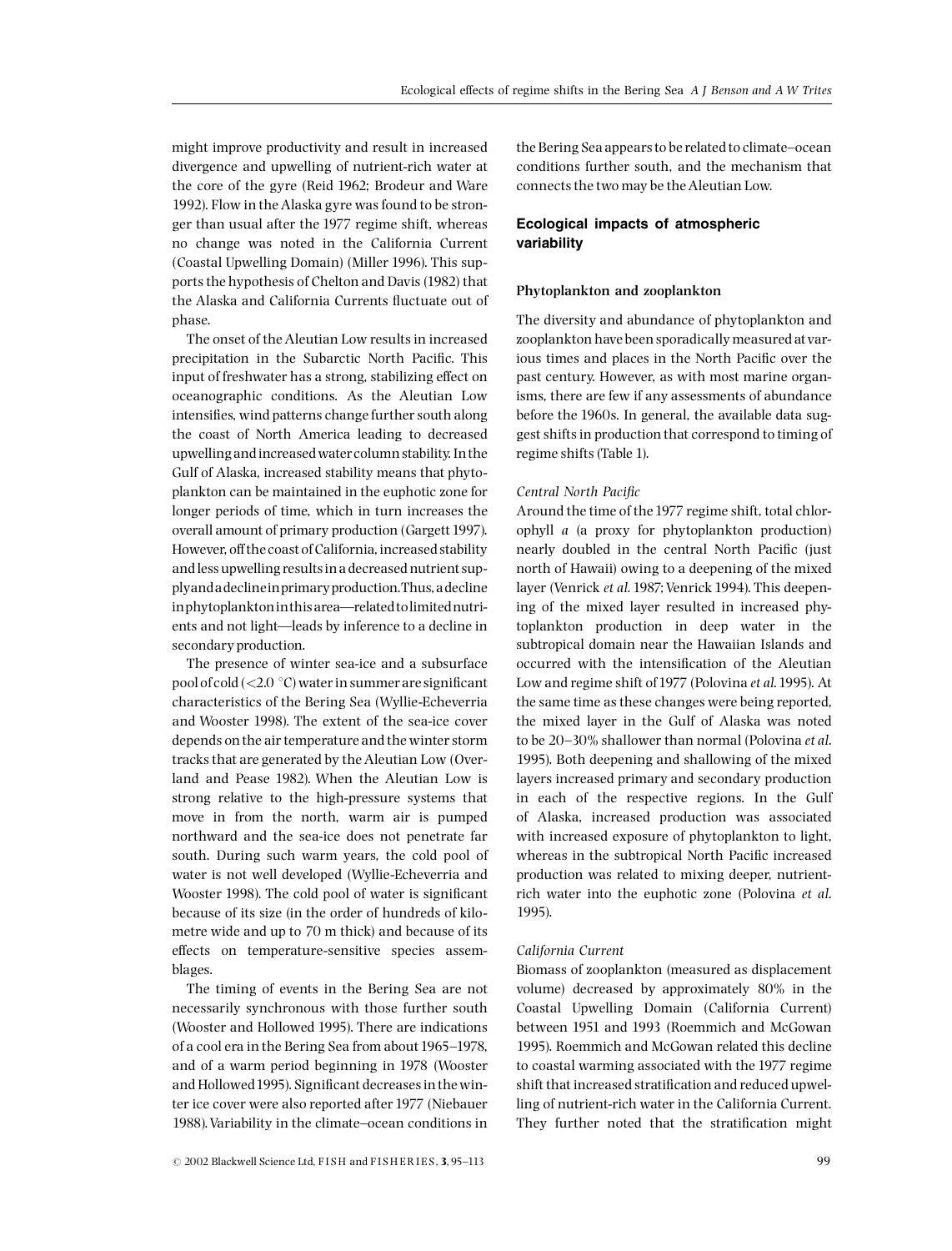Table 1 Changes in production indices of major species groups following the 1977 and 1989 regime shifts within the Bering Sea (BS), Gulf of Alaska (GOA) and California Current domains (British Columbia (BC) and areas off the west coast of North America (WCNAm.)).

| Production domain Group     |                    | Region           | Index                      | <b>Species</b>                             |                          |                               | 1977 1989 Source              |
|-----------------------------|--------------------|------------------|----------------------------|--------------------------------------------|--------------------------|-------------------------------|-------------------------------|
| Bering Sea/                 | Plankton           | BS               | Biomass                    | Jellyfish                                  | ↑                        | ↑                             | Brodeur <i>et al.</i> (1999b) |
| Alaska                      |                    | GOA              | Biomass                    | Zooplankton                                | ↑                        |                               | Hare and Mantua (2000)        |
|                             |                    | <b>BS</b>        | Biomass                    | Zooplankton                                | I                        |                               | Hare and Mantua (2000)        |
|                             | Pelagic fish       | W. Alaska        | Catch                      | Coho salmon                                | $\uparrow$               | $\uparrow$                    | Hare and Mantua (2000)        |
|                             |                    | W. Alaska        | Catch                      | Sockeye salmon                             | ↑                        | ↑                             | Hare and Mantua (2000)        |
|                             |                    | C. Alaska        | Catch                      | Chinook                                    | ↑                        | ↑                             | Hare and Mantua (2000)        |
|                             |                    | C. Alaska        | Catch                      | Coho                                       | $\uparrow$               | $\uparrow$                    | Hare and Mantua (2000)        |
|                             |                    | C. Alaska        | Catch                      | Pink salmon                                | ↑                        | ↑                             | Hare and Mantua (2000)        |
|                             |                    | C. Alaska        | Catch                      | Sockeye                                    | $\uparrow$               | ↑                             | Hare and Mantua (2000)        |
|                             |                    | SE Alaska        | Catch                      | Chum                                       | $\uparrow$               | $\uparrow$                    | Hare and Mantua (2000)        |
|                             |                    | SE Alaska        | Catch                      | Coho                                       | ↑                        | ↑                             | Hare and Mantua (2000)        |
|                             |                    | SE Alaska        | Catch                      | Pink salmon                                | ↑                        |                               | Hare and Mantua (2000)        |
|                             |                    | SE Alaska        | Catch                      | Sockeye                                    | $\uparrow$               | $\uparrow$                    | Hare and Mantua (2000)        |
|                             |                    | W. Alaska        | Catch                      | Chinook salmon                             | ↑                        |                               | Hare and Mantua (2000)        |
|                             |                    | W. Alaska        | Catch                      | Chum salmon                                | ↑                        |                               | Hare and Mantua (2000)        |
|                             |                    | W. Alaska        | Catch                      | Pink salmon                                | $\uparrow$               | T                             | Hare and Mantua (2000)        |
|                             |                    | C. Alaska        | Catch                      | Chum                                       | ↑                        |                               | Hare and Mantua (2000)        |
|                             |                    | <b>BS</b>        | Recruitment                | Walleye pollock                            | ↑                        |                               | Hare and Mantua (2000)        |
|                             |                    | GOA              | Recruitment                | Walleye pollock                            | $\uparrow$               | ↓                             | Hare and Mantua (2000)        |
|                             |                    | <b>BS</b>        | Recruitment                | Herring                                    |                          | $\overline{\phantom{0}}$      | Hare and Mantua (2000)        |
|                             |                    | SE Alaska        | Catch                      | Chinook                                    | ↑                        |                               |                               |
|                             | Demersal fish      | <b>GOA</b>       | Recruitment                | Shortspine thornyhead                      | $\downarrow$             |                               | Hare and Mantua (2000)        |
|                             |                    |                  |                            |                                            | ↑                        | T<br>$\overline{\phantom{0}}$ | Hare and Mantua (2000)        |
|                             |                    | GOA<br><b>BS</b> | Recruitment<br>Recruitment | Pacific Ocean Perch<br>Pacific Ocean Perch | ↑                        |                               | Hare and Mantua (2000)        |
|                             |                    |                  |                            |                                            | $\downarrow$             | ↑                             | Hare and Mantua (2000)        |
|                             |                    | <b>BS</b>        | Recruitment                | Pacific cod                                | $\overline{\phantom{0}}$ | T                             | Hare and Mantua (2000)        |
|                             |                    | GOA              | Recruitment                | Pacific cod                                | $\overline{\phantom{0}}$ |                               | Hare and Mantua (2000)        |
|                             |                    | <b>GOA</b>       | Recruitment                | Sablefish                                  |                          | T                             | Hare and Mantua (2000)        |
| Bering Sea/                 | Benthic fish       | <b>GOA</b>       |                            | Recruitment Arrowtooth flounder            | ↑                        | $\uparrow$                    | Hare and Mantua (2000)        |
| Alaska                      |                    | BS               |                            | Recruitment Arrowtooth flounder            | ↑                        | $\Leftrightarrow$             | Hare and Mantua (2000)        |
|                             |                    | <b>GOA</b>       | Recruitment                | Halibut                                    | ↑                        | $\overline{\phantom{0}}$      | Hare and Mantua (2000)        |
|                             |                    | BS               | Recruitment                | Yellowfin sole                             | J                        | ↑                             | Hare and Mantua (2000)        |
|                             |                    | BS               | Recruitment                | Greenland turbot                           | T                        |                               | Hare and Mantua (2000)        |
|                             |                    | ВS               |                            | Recruitment Alaska plaice                  | Ť                        | $\downarrow$                  | Hare and Mantua (2000)        |
|                             |                    | BS               | Recruitment                | Rock sole                                  | $\overline{\phantom{0}}$ | ↓                             | Hare and Mantua (2000)        |
|                             |                    | <b>BS</b>        | Recruitment                | flathead sole                              | $\overline{\phantom{0}}$ | t                             | Hare and Mantua (2000)        |
|                             | <b>Higher ORGS</b> | GOA              | Abundance                  | Marine birds                               | $\downarrow$             | $\equiv$                      | Piatt and Anderson 1996)      |
|                             |                    | GOA/BS           | Abundance                  | Steller sea lion                           | t                        | $\qquad \qquad -$             | Trites and Larkin (1996)      |
|                             |                    | GOA/BS           | Abundance                  | Northern fur seal                          | t                        | $\overline{\phantom{0}}$      | <b>Trites (1992)</b>          |
|                             |                    | GOA/BS           | Abundance                  | Harbour seal                               | Ť                        | $\overline{\phantom{0}}$      | Pitcher (1990)                |
| California Current Plankton |                    | BC               | <b>Biomass</b>             | Southerly copepods                         | $\overline{\phantom{0}}$ | $\uparrow$                    | Mackas et al. (2001)          |
|                             |                    | BC               | <b>Biomass</b>             | Euphausiids                                | -                        | $\uparrow$                    | Mackas et al. (2001)          |
|                             |                    | E. Pacific       | Biomass                    | Zooplankton                                |                          | $\downarrow$                  | Hare and Mantua (2000)        |
|                             |                    | BC               | Biomass                    | Boreal copepods                            |                          | ↓                             | Mackas et al. (2001)          |
|                             |                    | California       | Biomass                    | Zooplankton                                | t                        |                               | Hare and Mantua (2000)        |
|                             | Pelagic fish       | California       | Abundance                  | Pacific sardine                            | ↑                        |                               | Barnes et al. (1992)          |
|                             |                    | WCNAm.           | Recruitment                | Mackerel                                   | ↑                        |                               | Hare and Mantua (2000)        |
|                             |                    | WCNAm.           | Recruitment                | Pacific hake                               | ↑                        |                               | Hare and Mantua (2000)        |
|                             |                    | ВC               | Catch                      | Chum salmon                                | $\uparrow$               |                               | Beamish et al. (2000)         |
|                             |                    | Wash.            | Catch                      | Chum salmon                                | ↑                        |                               | Hare and Mantua (2000)        |
|                             |                    | ВC               | Catch                      | Pink salmon                                | $\uparrow$               |                               | Beamish et al. (2000)         |
|                             |                    | BС               | Catch                      | Sockeye salmon                             | ↑                        | T                             | Beamish et al. (2000)         |
|                             |                    | ВC               | Recruitment                | Pacific hake (SOG <sup>1</sup> )           | $\Leftrightarrow$        |                               | McFarlane et al. (2000)       |
|                             |                    | ВC               | Catch                      | Pacific sardine                            | $\Leftrightarrow$        |                               | McFarlane and Beamish         |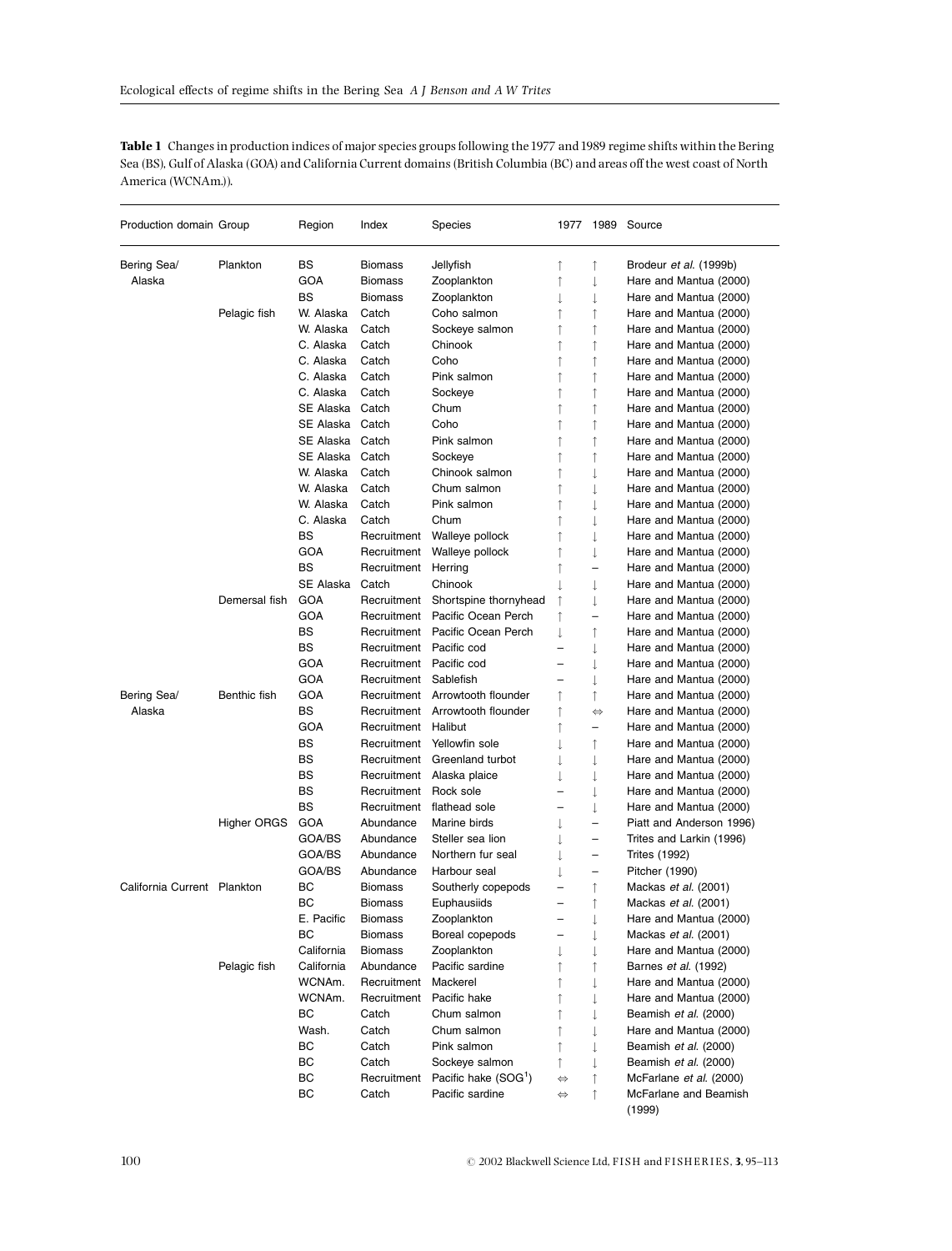| Production domain Group         |                    | Region       | Index                   | <b>Species</b>                       |                   |   | 1977 1989 Source           |
|---------------------------------|--------------------|--------------|-------------------------|--------------------------------------|-------------------|---|----------------------------|
|                                 |                    | <b>BC</b>    | Abundance               | Pacific herring (SOG)                |                   |   | McFarlane et al. (2001)    |
|                                 |                    | <b>BC</b>    | Abundance               | Pacific herring (WCVI <sup>2</sup> ) |                   |   | McFarlane et al. (2001)    |
|                                 |                    | WCNAm.       | Recruitment Anchovy     |                                      |                   |   | Hare and Mantua (2000)     |
| California Current Pelagic fish |                    | <b>BC</b>    | Catch                   | Chinook salmon                       |                   |   | Beamish et al. (2000)      |
|                                 |                    | <b>BC</b>    | Catch                   | Coho salmon                          |                   |   | Beamish et al. (2000)      |
|                                 |                    | Wash.        | Catch                   | Chinook salmon                       |                   |   | Hare and Mantua (2000)     |
|                                 |                    | Wash.        | Catch                   | Coho salmon                          |                   |   | Hare and Mantua (2000)     |
|                                 |                    | Wash.        | Catch                   | Pink salmon                          |                   |   | Hare and Mantua (2000)     |
|                                 |                    | Wash.        | Catch                   | Sockeye salmon                       |                   |   | Hare and Mantua (2000)     |
|                                 |                    | Oregon       | Catch                   | Chinook salmon                       |                   |   | Hare and Mantua (2000)     |
|                                 |                    | Oregon       | Catch                   | Coho salmon                          |                   |   | Hare and Mantua (2000)     |
|                                 |                    | California   | Catch                   | Chinook salmon                       |                   |   | Hare and Mantua (2000)     |
|                                 |                    | California   | Catch                   | Coho salmon                          |                   |   | Hare and Mantua (2000)     |
|                                 | Demersal           | WCNAm.       |                         | Recruitment Pacific Ocean Perch      |                   |   | Hare and Mantua (2000)     |
|                                 | Fish               | <b>BC</b>    | Recruitment             | Sablefish                            |                   |   | King et al. (2000)         |
|                                 |                    | WCNAm.       |                         | Recruitment Widow rockfish           |                   |   | Hare and Mantua (2000)     |
|                                 |                    | WCNAm.       | Recruitment             | Sablefish                            | ⇔                 |   | Hare and Mantua (2000)     |
|                                 |                    | WCNAm.       | Recruitment Chilipepper |                                      |                   |   | Hare and Mantua (2000)     |
|                                 |                    | WCNAm.       | Recruitment Bocaccio    |                                      |                   |   | Hare and Mantua (2000)     |
|                                 |                    | WCNAm.       |                         | Recruitment Canary rockfish          |                   |   | Hare and Mantua (2000)     |
|                                 |                    | WCNAm.       |                         | Recruitment Yellowtail rockfish      |                   |   | Hare and Mantua (2000)     |
|                                 |                    | BC           | Recruitment Pacific cod |                                      | $\Leftrightarrow$ |   | McFarlane et al. (2000)    |
|                                 | Benthic fish       | <b>BC</b>    | Recruitment Dover sole  |                                      |                   |   | McFarlane et al. (2000)    |
|                                 |                    | BC           |                         | Recruitment English sole             |                   |   | McFarlane et al. (2000)    |
|                                 |                    | BC           | Recruitment Rock sole   |                                      |                   |   | McFarlane et al. (2000)    |
|                                 |                    | WCNAm.       | Recruitment             | Dover sole                           |                   | - | Hare and Mantua (2000)     |
|                                 | <b>Higher ORGS</b> | <b>SE AK</b> | Abundance               | Steller sea lion                     |                   | - | Calkins et al. (1999)      |
|                                 |                    | <b>BC</b>    | Abundance               | Steller sea lion                     |                   | - | Bigg (1988)                |
|                                 |                    | <b>BC</b>    | Abundance               | Harbour seal                         |                   | - | Olesiuk et al. (1990)      |
|                                 |                    | California   | Abundance               | California sea lion                  |                   | - | Stone et al. (1997)        |
|                                 |                    | California   | Abundance               | Northern elephant seal               |                   | - | Stone <i>et al.</i> (1997) |

# Table 1 continued.

Arrows ( $\uparrow$  and  $\downarrow$ ) indicate the direction of change in production from the previous regime; ( $\Leftrightarrow$ ) indicates no change; and (-) indicates no data available). Data are attributed to the most recent publications containing either source data or updated time series. Further details about many of the listed species and additional sources of information are contained in the text.

<sup>1</sup>Strait of Georgia.

<sup>2</sup>West coast of Vancouver Island.

be the result of a climate-induced change in ocean circulation that brought warmer water into the area and limited the supply of nutrients and/or advected zooplankton away from the coast. Ongoing retrospective analyses (e.g. Rebstock 2001) of the California data suggest that much of the decline in biomass can be attributed to a decline in salps and doliolids, which are mainly composed of water and have relatively low 'meat' content (Rebstock 2001). It also appears that some taxa may have increased whereas others decreased in abundance (Rebstock 2001).

Zooplankton biomass and community structure anomalies were examined for a 15-year period (1985-1999) off southern Vancouver Island (at the

 $\degree$  2002 Blackwell Science Ltd, FISH and FISHERIES, 3, 95-113 101

northern tip of the California Current ecosystem) (Mackas et al. 2001). Species-specific anomalies (the 'type' of zooplankton present in a given year) were found to be much larger than the anomalies of the total annual biomass, meaning that there was more variability in the structure of the zooplankton community than in its total biomass. Species dominance shifted during 1990-1998 when 'boreal' zooplankton species (traditionally found from  $40^{\circ}$ N to the Bering Sea) declined by orders of magnitude, whereas southerly species of copepods and chaetognaths (more commonly found off California) exhibited order of magnitude increases. The shift occurred on a large spatial scale (>100 km), both on and seaward of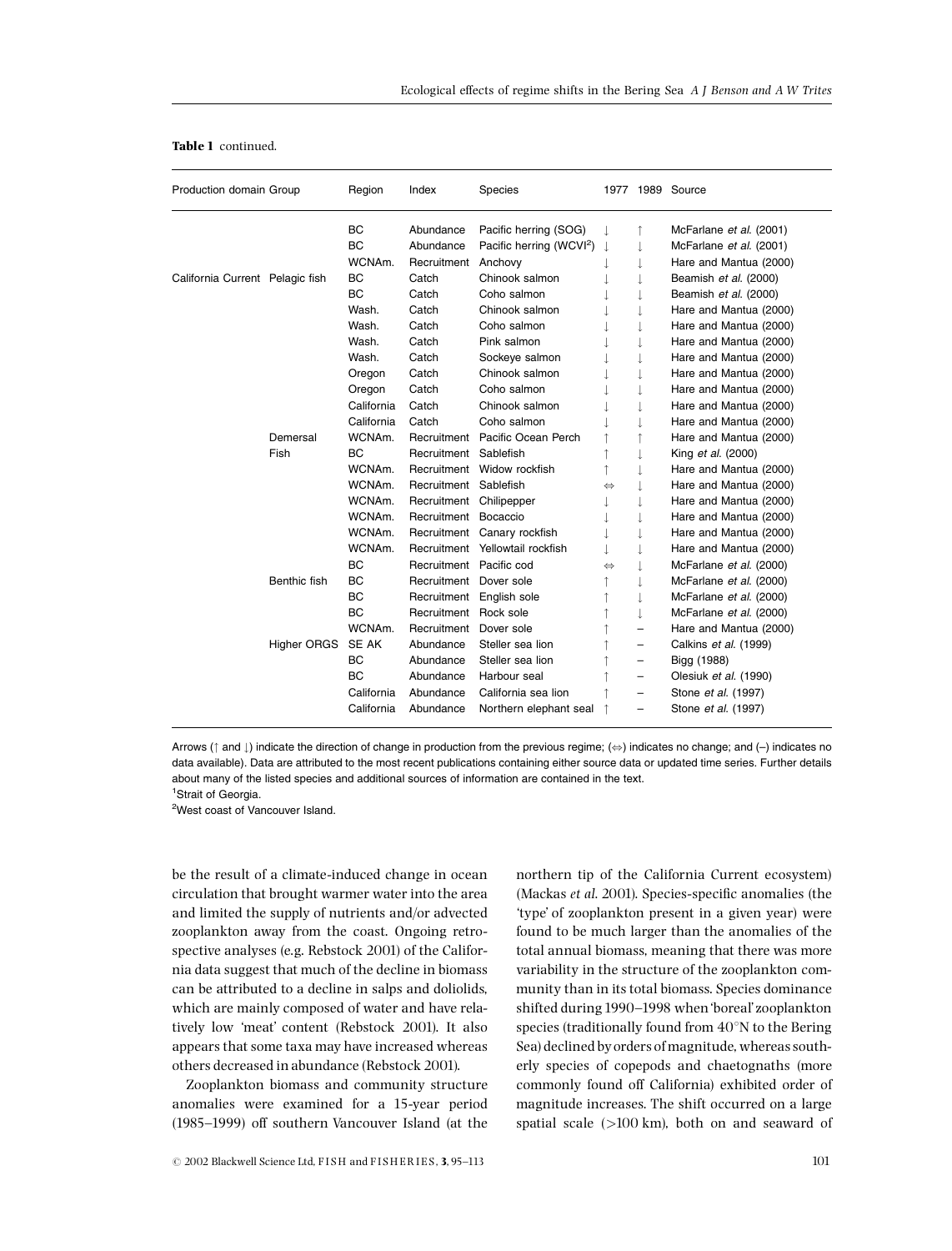the continental shelf, and reversed abruptly in 1999. Many of the zooplankton anomalies were found to correlate with both local (temperature, salinity, currents) and large scale (e.g. SOI, NOI, PDO) physical environmental indices (Mackas et al. 2001). Relative strength of the poleward versus equatorward longshore flow was believed to strongly affect the zooplankton community structure in this region.

There is a positive relationship between primary production and the strength of the northerly winds (upwelling favourable) in the Southern California Bight (Ware and Thomson 1991)  $-$  a result verified using the data from upwelling systems around the world that showed primary production is roughly proportional to upwelling (Ware1992).Wind-induced upwelling relaxed in the Southern California Bight between 1916 and 1942, concurrent with a decline in primary production (Ware and Thomson 1991). Thus, it appears that a long-term cycle in windinduced upwelling drives a similar long-period oscillation (in the order of 40 years) in primary and secondary production in southern California (Ware and Thomson 1991).

## Alaska Gyre

Biomass of copepods increased in the Alaska Gyre in 1976-1977, coincident with the cooling of the central North Pacific and intensification of the Aleutian Low (McFarlane and Beamish 1992). Large-scale sampling of oceanic areas in the North Pacific also found a significant increase in zooplankton biomass from 1956-1962 to 1980-1989 (Brodeur and Ware 1992; Brodeur et al. 1999a). Biomass continued to remain above the long-term mean after 1988, but varied from year to year.

From 1956 to 1962, high zooplankton biomass occurred in the central part of the Alaska Gyre, while in the 1980s the elevated biomass occurred in a steady band from the transition zone to the northern coast of Canada and Alaska (Brodeur et al. 1999a). Intensified wind mixing may have resulted in deeper mixed layer depths in the winter that retarded phytoplankton growth, and allowed grazers to more efficiently use the phytoplankton production (Brodeur and Ware 1992). Changes in mixed layer depths reported throughout the North Pacific likely affect the production and biomass of zooplankton (Polovina et al.1995), and might explain the spatial differences in the peak zooplankton biomass between the 1960s and 1980s (Brodeur et al. 1999a).

#### Bering Sea

Zooplankton biomass and chlorophyll concentration in the eastern Bering Sea and eastern Subarctic Paci fic increased in the mid-1960s and remained high until the end of the 1980s (Sugimoto and Tadokoro 1997). Sugimoto andTadokoro demonstrated a significant positive correlation between summer plankton biomass and winter wind speed in the eastern Bering Sea. They also found that the zooplankton biomass and chlorophyll concentration during the mid 1960s to early 1970s were higher than those in the preceding and following decades for the central andwestern Subarctic Pacific. The values declined in the late 1980s.

## Fish

#### Small pelagics

Long-term variability has persisted in fish populations for centuries. Soutar and Isaacs (1974) analysed fish scale depositions (a proxy for fish abundance) in the anaerobic sediments of the Santa Barbara Basin and found evidence of large, natural, long-term fluctuations in the abundance of pelagic fishes, including Pacific sardine (Sardinops sagax, Clupeidae) and northern anchovy (Engraulis mordax, Engraulidae). Baumgartner et al. (1992) also examined these same scale depositions, but over a much longer time period, spanning over the last1700 years.They found persistent variability in both sardine and anchovy deposition that showed peaks approximately every 60 years. Ware (1995) also identified a peak in the range of 50–75 years, while MacCall (1996) examined coastal pelagic fish abundance throughout the 1900s in the California Current ecosystem and found low frequency fluctuations in the dominant species that are cyclic and related to cold and warm periods that occur every 50-70 years. Interestingly, the cyclical sequence appears to alternate between planktivores (sardine and anchovy) and piscivores (Pacific bonito Sarda chiliensis, Scombridae, and Pacific mackerel Scomber japonicus, Scombridae).

Kawasaki (1991) examined catches from three sardine populations in the Pacific Ocean, and the European pilchard (Sardina pilchardus, Clupeidae) in the Atlantic Ocean from1910 to the late1980s, and found simultaneous changes in their abundance. In the same study, Kawasaki examined herring in theAtlantic and Pacific and showed that their abundance also fluctuated synchronously, although with a different phase than the sardines. Sardines were the focus of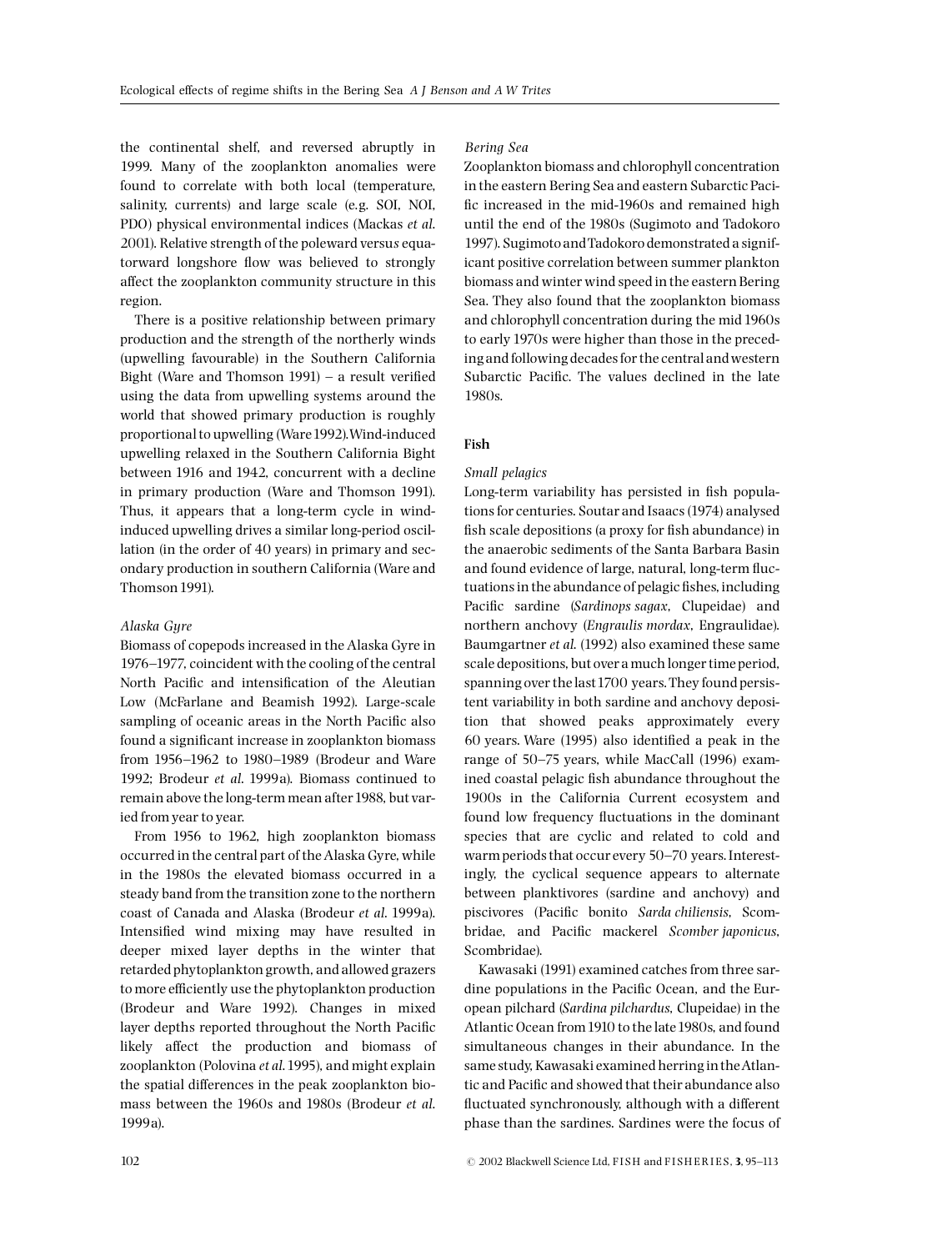the largest fishery in British Columbia from the 1920s to the mid-1940s, after which they disappeared (McFarlaneandBeamish1999).This collapse occurred simultaneously off the coast of Canada and the US, and has traditionally been touted as a prime example of overfishing (e.g. Hilborn and Walters 1992).

The trends in abundance of sardine populations off Japan, California and Chile are synchronous—the collapse of the sardine stocks off the US and Canada was concurrent with the collapse of the Japanese stocks (Kawasaki and Omori 1988). This synchrony is strong evidence that the reason for the collapse had more to do with changes in ocean habitat than with fishing (McFarlane and Beamish 1999). In the early 1980s, the sardine population off the coast of California began to recover and has been steadily increasing (Barnes et al. 1992). A recovery in British Columbia began in 1992 when sardines were reported in catches of Pacific hake (Merluccius productus, Merluciidae) (McFarlane and Beamish 1999). The behaviour of sardines also changed at this time, as they shifted their distribution northward, moving into the Strait of Georgia and spawning off the west coast of Vancouver Island (McFarlane and Beamish 1999).

Data from the mid-1920s to 1999 suggest that sardines did not respond to every identified regime shift (McFarlane and Beamish 2001). However, the disappearance of sardines from British Columbia waters does correspond with the1947 regime shift, and their reappearance corresponds with the (1989) regime shift.This suggests that the links between the sardine dynamics and climate are complex, and that variables such as temperature should be considered as proxies for ecosystem change, rather than as direct regulators of fish distribution and abundance. Favourable conditions for sardines are created by changes in the aggregate of factors that characterize the ecosystem, the specifics of which are unknown (McFarlane and Beamish 2001).

Zebdi and Collie (1995) examined variability in Pacific herring (Clupea pallasi, Clupeidae) recruitment in Sitka Sound from 1972 to 1990 and found a positive relationship with sea surface temperature. Based on the match-mismatch hypothesis (Cushing 1975), they concluded that warmer temperatures led to earlier spawning, which benefited herring survival because early hatched larvae could find conditions (plankton blooms) favourable to their survival. It is also possible that overall feeding conditions for larvae improved because of the increase that occurred in zooplankton biomass in the Gulf of

Alaska (Brodeur andWare1992) during the same period. In the same study, Zebdi and Collie noted that herring recruitment was synchronous within, but not between production domains, and that the northern and southern stocks were out of phase by 1 year. In addition, the recruitment response to sea surface temperature differed between production domains. Sitka Sound herring responded positively to warmer temperatures whereas the southern stocks responded negatively towarmer temperatures.

## Groundfish

McFarlane et al. (2001) studied the effects on groundfish of the 1989 regime shift in the Strait of Georgia (SOG) and west coast of Vancouver Island (WCVI) ecosystems and found the two systems exhibited opposite responses to the change. Offshore, the distribution of Pacific hake shifted north (McFarlane and Beamish 1999), and resulted in a greater total abundance off the WCVI (McFarlane et al. 2000). Hake traditionally spawned offshore along the Californian coast. However, they have spawned off the WCVI since 1994 (McFarlane et al. 2000). The herring stocks off the WCVI declined throughout the 1990s, presumably owing to the increased predation pressure by migratory hake (McFarlane et al. 2001). Herring and the resident stock of hake in the SOG are now at high levels of abundance because of reduced predation on herring by hake, and a decline in mean body size of the SOG hake (McFarlane et al. 2001). Hake smaller than 40 cm feed primarily on euphausiids (Tanasichuk et al. 1991). McFarlane et al. (2001) suggest that herring had opposite responses in the two ecosystems owing to differing ecosystem organizations after the regime shift.

The study by McFarlane et al. (2001) was unusual in that it compared the response of two adjacent ecosystems within the same production domain. Much of the regime research has focused on comparing the response of stocks across production domains. For example, Hollowed andWooster (1995) examined recruitment time series from1950 to1989 for six Paci fic herring stocks, one northern anchovy stock and 16 groundfish stocks. They found parallel recruitment patterns in several groundfish species that were related to switching between two alternating (warm and cool) ocean states. They also found that strong year classes were infrequent in the northernmost regions (transitional and downwelling domains), whereas strong year classes were more common in the coastal upwelling domain. Most of the stocks that did exhibit strong year classes did so prior to 1977,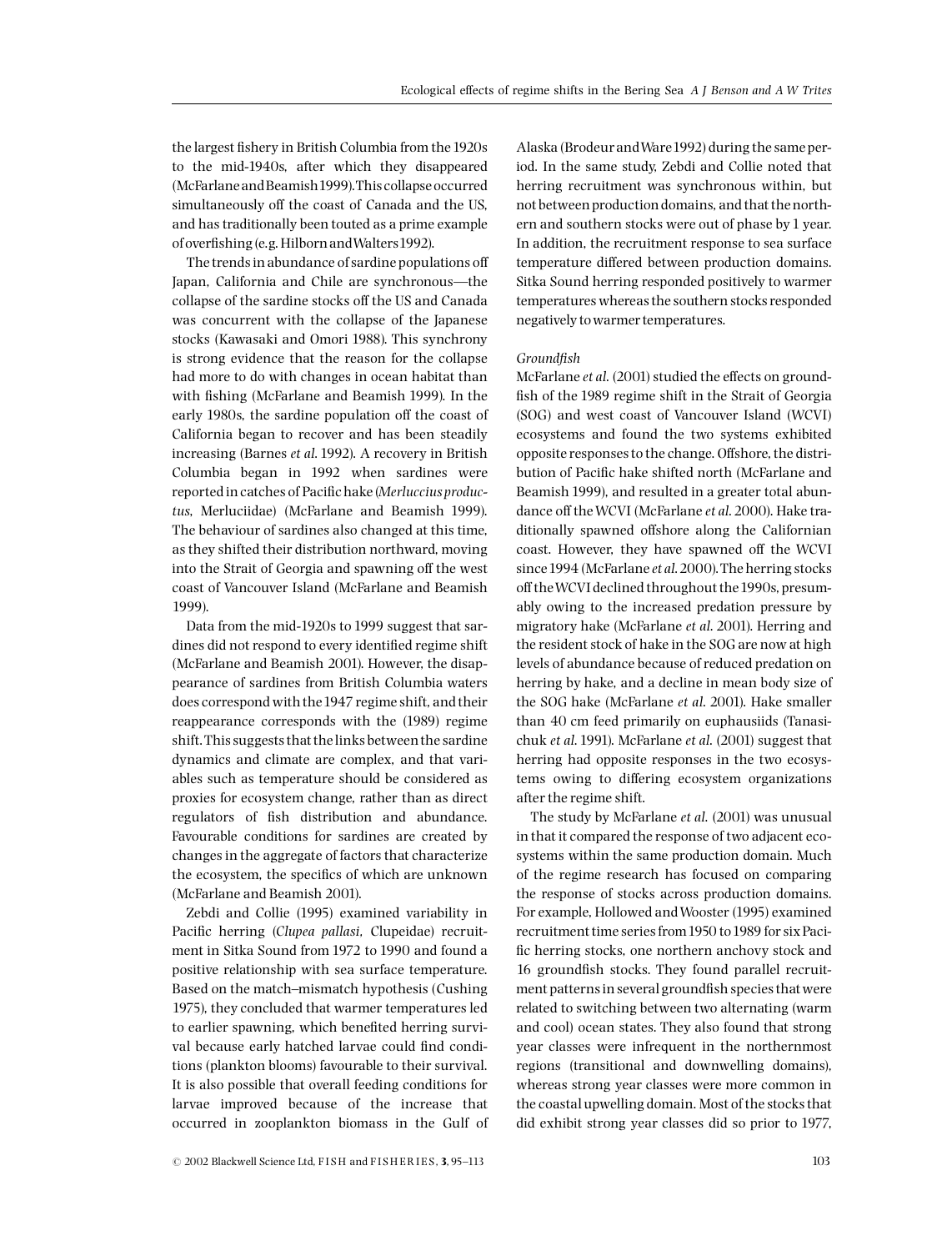but not after. Conversely, herring and widow rockfish in the Gulf of Alaska and off Prince Rupert had strong year classes only after 1977. This seems to indicate that there was a shift in production that differentially affected northern and southern stocks, although McFarlane et al. (2000) and Hare and Mantua (2000) suggest that, for the most part, the response of groundfish in the Gulf of Alaska was North Pacific-wide.

King et al. (2000) generated an index of year-class strength for sablefish (Anoplopoma fimbria, Anoplopomatidae) within British Columbia waters from 1960 through 1997. They found that year classes from 1960 to1976 were weaker than average, and that the year classes were stronger than average from1977 to 1989, with the 1977 year class being the largest on record. Sablefish year classes have been below average since 1990. The relative strength or weakness of the year class is related to climate-ocean conditions, as periods of above-average year-class strength were characterized by intense Aleutian Lows, more frequent south-westerly winds and warmer coastal sea surface temperatures off the west coast of Vancouver Island (King et al. 2000).

In a unique step towards incorporating regime shift effects in stock assessment, King et al.  $(2001)$  produced a 'report card' that grades the ecosystem of sablefish on decadal scales. The report card rates climate and ocean indices for the North Pacific, and regional biological and environmental indices, as good or bad depending on their effects on the critical life stage on the species of interest (in this case, the larval phase of sablefish). In agreement with the findings of King et al. (2000), the report card indicates that the conditions for sablefish year class were strong between 1977 and 1988. The climate-ocean conditions during this productive period were characterized by persistent, strong Aleutian Lows, more frequent south-westerly winds, warming along the coast, above-average abundance of Subarctic and boreal copepods, relatively weak winter downwelling and strong summer upwelling along the coast of British Columbia. The conditions did not persist into the 1990s (King et al. 2001). Armed with this report card, fisheries managers have more information on which to base their exploitation strategies. Because the year classes in the 1990s were below average and were produced in an unproductive regime, it is likely that recruitment to the fishery over the next few years will be low (King et al. 2001). Fishing plans for the near future can therefore be adapted to protect adult spawning biomass for more productive conditions in the future.

Pacific salmon

Pacific salmon (Oncorhynchus spp., Salmonidae) inhabit or pass through at least two production domains in their lifecycle. For example, Alaska pink (O. gorbuscha) and sockeye (O. nerka) spend most of their life in the Central Subarctic Domain (Ware and McFarlane1989), but pass through the CoastalDownwelling Domain on their seaward and return migrations (Fig.  $6$ ). Studies on the effects of climate on these species must therefore consider oceanographic conditions in both areas (Hare and Francis 1995). Fluctuations in Pacific salmon production trends, as they relate to large-scale climate variability, have been studied extensively (e.g. Beamish and Bouillon 1993; Francis and Hare 1994; Beamish and Bouillon 1995; Hare and Francis 1995; Mantua et al. 1997).

Evidence that large-scale salmon production is related to climate processes in the North Pacific comes from synchronous shifts in production among several species or stocks in response to a physical regime shift (Beamish and Bouillon 1995; Hare and Francis 1995; Hollowed andWooster 1995). There are indications that salmon abundance has varied with climate for centuries (Beamish et al. 1999), and that large-scale climate impacts occur in the oceanic rather than the freshwater phase of the salmon lifecycle (at least for coho, O. kisutch) (Bradford 1999). It should be noted that production has generally been estimated by catches or by abundance of recruits because salmon exploitation rates are high and are therefore considered to track abundance well (Beamish et al. 1999). However, use of these simple indices of production have been criticized because these can be confounded by changes in spawner abundance (Peterman et al.1998).

Salmon production trends in Alaska are generally the opposite of those in the northwest Pacific (Hare and Francis 1995) and correspond to the timing of regime shifts. Landings for the northern North Paci fic and Alaskan salmon stocks were high in the 1930s and 1940s, low from the late 1940s through to the mid-1970s, and began to increase in the mid-1970s (Beamish and Bouillon 1993; Hare and Francis 1995). As the Alaskan landings increased in the 1970s, several North American west coast stocks, especially the Oregon coho salmon stock, began to decline (Pearcy 1992). The 1989 regime shift was associated with some of the lowest catches in the history of the Canadian fishery (particularly for the southern British Columbia stocks) (Beamish et al. 2000).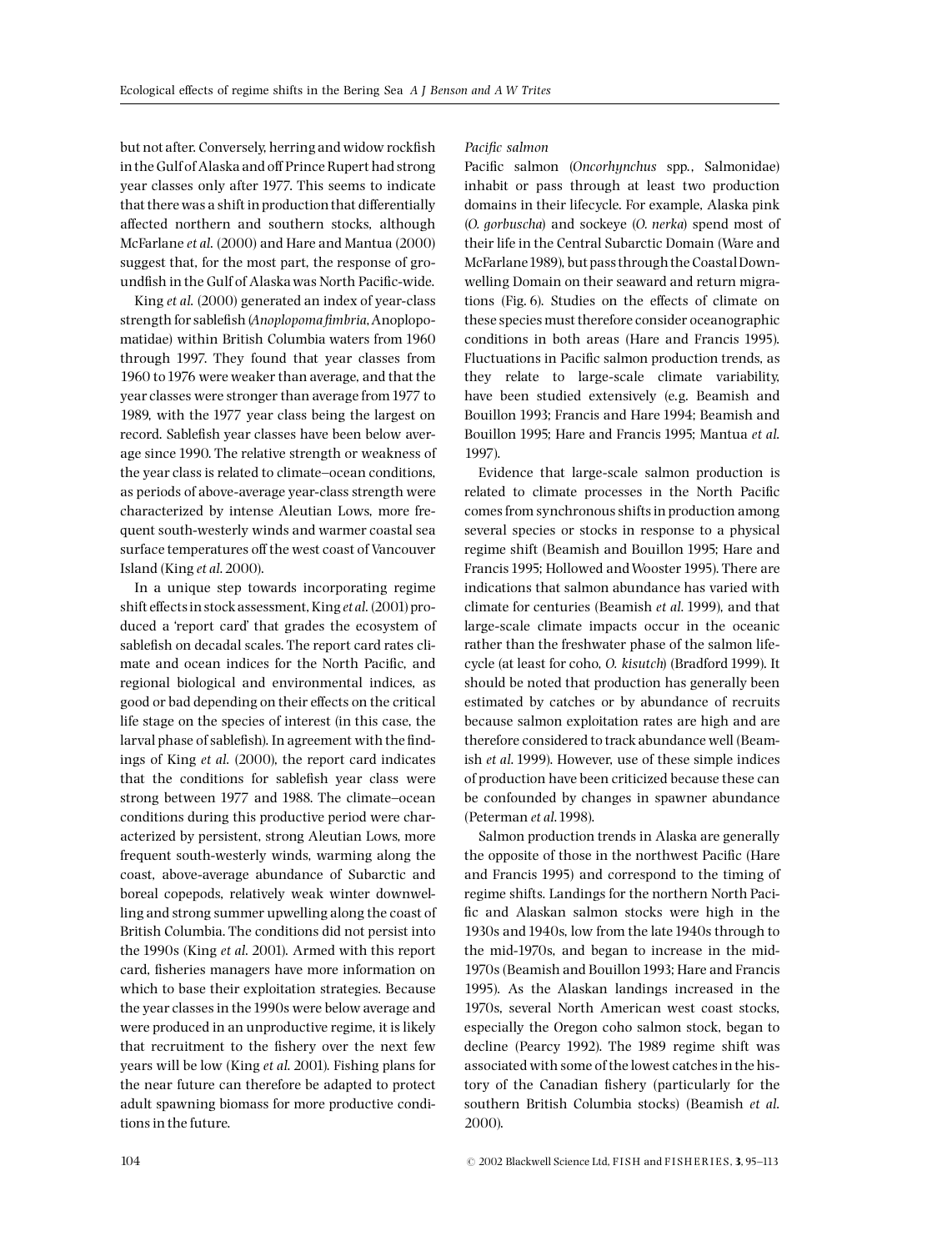Two mechanisms have been proposed to explain the increased production in the northern salmon stocks in the late 1970s. The first involves improved feeding conditions owing to an increase in copepod production that was associated with the regime shift and the period of intense Aleutian Lows (McFarlane and Beamish 1992; Beamish and Bouillon 1993). The second proposed mechanism is that marine survival of migrating salmon improved in their last year at sea (Rogers1984), and is based on the hypothesis that vulnerability to predation by marine mammals was reduced because warming of the surface waters in the Gulf of Alaska altered the timing and route of salmon migration following the1977 regime shift (Hare and Francis 1995). Brodeur and Ware (1995) provide supporting evidence for both hypotheses.

## Pollock and other northern species

The Gulf of Alaska and the Bering Sea have both exhibited changes in their environment and biota in recent decades (Livingston et al. 1999; Trites et al. 1999). Brodeuret al. (1999b) surveyed catches of large medusae from the eastern Bering Sea from 1979 to 1997 and found a 10-fold increase in medusae biomass that began gradually from 1979 to 1989 and increased dramatically after 1990. It is unknown whether this increase was owing to human intervention or to environmental changes. However, the present authors point out that there were concomitant changes in atmospheric and oceanographic variables in 1990, and that these changes are strong indications of a regime shift. No negative effects on recruitment of any fish species were detected whereas the biomass of medusae increased. However, walleye pollock (Theragra chalcogramma, Gadidae) has only had one strong year class since 1989 and summer zooplankton biomass on the southeast Bering Sea shelf declined slightly in the 1990s (Brodeur et al. 1999b). Walleye pollock is still the single most abundant fish species in the eastern Bering Sea and is of great commercial importance (Wepestad et al. 2000). Owing to its large biomass, variations in the abundance of pollock are felt throughout the food web (Livingston 1991;Trites et al.1999).

The distribution of Bering Sea fish is affected by variations in ice cover. As mentioned previously, the extent of ice cover in the Bering Sea was reduced beginning in 1976 (Niebauer 1988). Northward-blowing winds associated with intense Aleutian Lows pushed the ice northward and resulted in reduced ice cover in warm years (Wyllie-Echeverria 1995). Wyllie-Echeverria points out that pollock were not

reported north of Bering Strait before 1976. Since then, pollock have been present north of the Strait in years of light ice cover. Additionally, larval pollock were found in the Chukchi Sea, north of Bering Strait in 1988, which suggests a change in the spawning distribution, at least for a portion of the population.

Wyllie-Echeverria and Wooster (1998) proposed that the distribution of fish stocks that are sensitive to temperatures around  $2 °C$  should reflect ocean conditions. They found that Arctic cod (Boreogadus saida, Gadidae) are present only within the persistent winter pool of cold subsurface water  $(<2$  °C), whereas the distribution of pollock, a Subarctic species, is more variable. Pollock were rarely found in the cold pool of water, but were more abundant on the outer continental shelf in cold years and dispersed across the entire shelf in warm years. Therefore, during the warmer regimes, the distribution of pollock appears to expand whereas the distribution of Arctic cod is compact.

Quinn and Niebauer (1995) found consistent relationships between pollock recruitment at age 2 and environmental variables on a 1-year lag, and suggested that age-2 pollock recruitment is related to the above-normal air and sea temperatures and reduced sea-ice extent 6^18 months earlier. They also found that environmental effects are 'felt' more strongly at the juvenile stage than at the larval or egg stage. Another factor that affects recruitment is density-dependent (biological) regulation (Livingston1993).

The roles of environment and density dependence need not be considered separately. For example, Wepestad et al. (2000) proposed that water mass transport owing to wind forcing was the important regulating factor in pollock recruitment because transport is the mechanism that separates juvenile and adult pollock. They showed that strong year classes occur in warm years when juvenile pollock are transported inshore and away from the highly cannibalistic adults. In cold years, transport is reduced and the distributions of juvenile and adult pollock overlap, which can result in weak year classes as a result of adult on juvenile cannibalism.

The Gulf of Alaska nekton community structure changed after the 1977 regime shift from one that was dominated by forage species such as shrimps and capelin (Mallotus villosus, Osmeridae) to one dominated by piscivorous gadids and flatfish (Anderson et al. 1997; Anderson and Piatt 1999; Trites et al. 1999; Mueter and Norcross 2000). According to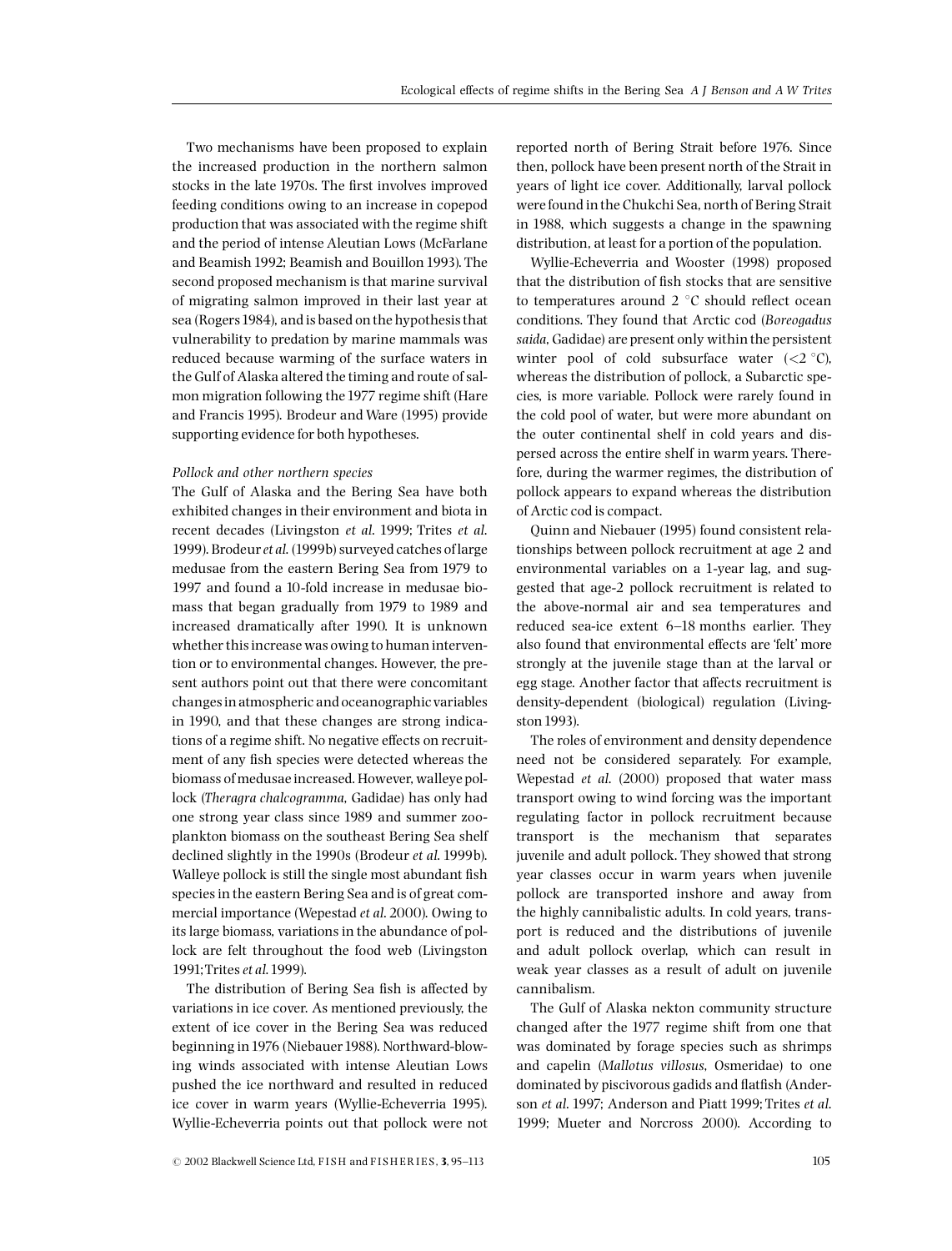Mueter and Norcross (2000), the observed decline in shrimp species can be attributed more to increased predation by the large piscivorous fish rather than to fishing, because the decline followed, rather than preceded, the increase in large piscivores. It is also possible that the shrimp populations were initially depressed by fishing and were therefore more vulnerable to predation by the increasing population of piscivores (Orensanz et al. 1998). Most of the declining species were pelagic, although the species on the rise tended to be benthic or demersal (cod and flatfish) (Anderson and Piatt 1999).

## Marine mammals and sea birds

Francis et al. (1998) acknowledged that the responses of apex predators to climate change are difficult to interpret owing to the confounding effects of natural responses and human influences (e.g. the 1989 Exxon Valdez oil spill, commercial pinniped harvests, etc.). In addition, the time scale on which birds and mammals respond to direct or indirect effects of climate change may be delayed or muted. For example, York (1995) correlated the survival rates of northern fur seals (Callorhinus ursinus, Otariidae) with environmental indices on time lags ranging from months to years before the birth of a cohort. Shorter time lags were used to relate direct effects of temperature on growth, although longer lags were used to account for possible changes in production that would affect the food supply of a growing cohort.

Piatt and Anderson (1996) found significant declines in the piscivorous marine bird population in the Gulf of Alaska between the 1970s and the 1990s concurrent with a shift in diet from one dominated by capelin, to one in which capelin was essentially absent. Changes in diets, along with reduced reproduction, were also noted in marine birds nesting on the Pribilof Islands beginning in 1978 (Decker et al. 1995).

Declines in the Bering Sea and Gulf of Alaska populations of Steller sea lions, fur and harbour seals (Phoca vitulina, Phocidae) have been observed since the mid-1970s (Pitcher 1990; Springer 1992; Trites 1992; Trites and Larkin 1996; Stone et al. 1997; Francis et al. 1998; Rosen and Trites 2000). The timing of the pinniped declines corresponds with the regime shift of 1977. Conversely, the portion of the Steller sea lion (Eumetopias jubatus, Otariidae) population breeding between southeast Alaska and Oregon has been increasing (Bigg 1988; Calkins et al. 1999).

Several hypotheses have been offered to explain the decline of the Steller sea lion in the northeast Pacific, such as a temporary population decline, delayed consequences of the pup harvest before 1972, short-term variability in environmental conditions, and deterministic changes in the environment (Pascual and Adkison 1994). The latter might result from either long-term global environmental changes or from human intervention. Testing the likelihood of each of these hypotheses suggests that either long-term change in the environment or a stochastic catastrophe is responsible for the sea lion decline (Pascual and Adkison 1994).

Merrick et al. (1997) found a significant correlation between diet diversity and sea lion population size in the Gulf of Alaska, and concluded that the population size declined in parallel with a decline in diet diversity. They also examined sea lion diets from six areas in the Aleutian Islands and the Gulf of Alaska between 1990 and 1993 and found that diet was dominated in every area by either walleye pollock or Atka mackerel (Pleurogrammus monopterygius, Hexagrammidae). Composition of the Steller sea lion diet differed prior to the population decline that began in the early 1970s in the eastern Aleutian Islands, and the early 1980s in the Gulf of Alaska (Merrick et al. 1987). Capelin were found in well over half the sea lion stomachs sampled near Kodiak Island in the Gulf of Alaska in the mid-1970s, but capelin have rarely been found since then (Merrick et al. 1997). In 1985-1986, researchers noted a high concentration of walleye pollock in the diet of sea lions in the Gulf of Alaska (Merrick and Calkins 1996), which became even more focused on pollock in1990^1993 (Merrick et al. 1997). Merrick and Calkins (1996) also noted a decrease in the abundance of alternate prey (sandlance and capelin) that was concurrent with the decreasing diversity in the diet of sea lions.

According to Merrick et al. (1997), it is problematic that no sea lion population has shown an increasing trend when the diet consists mainly of walleye pollock orAtka mackerel.They suggest that a diverse diet is advantageous because of foraging efficiency, as diverse prey are easier to find, capture and handle. However, Rosen and Trites (2000) conclude that there are significant energetic deficiencies associated with consuming pollock and Atka mackerel. They found that captive Steller sea lions on a pollock-only diet showed metabolic depression and lost weight owing to the low caloric density of pollock. They further concluded that Steller sea lions would have to eat 35-80% more pollock than herring to maintain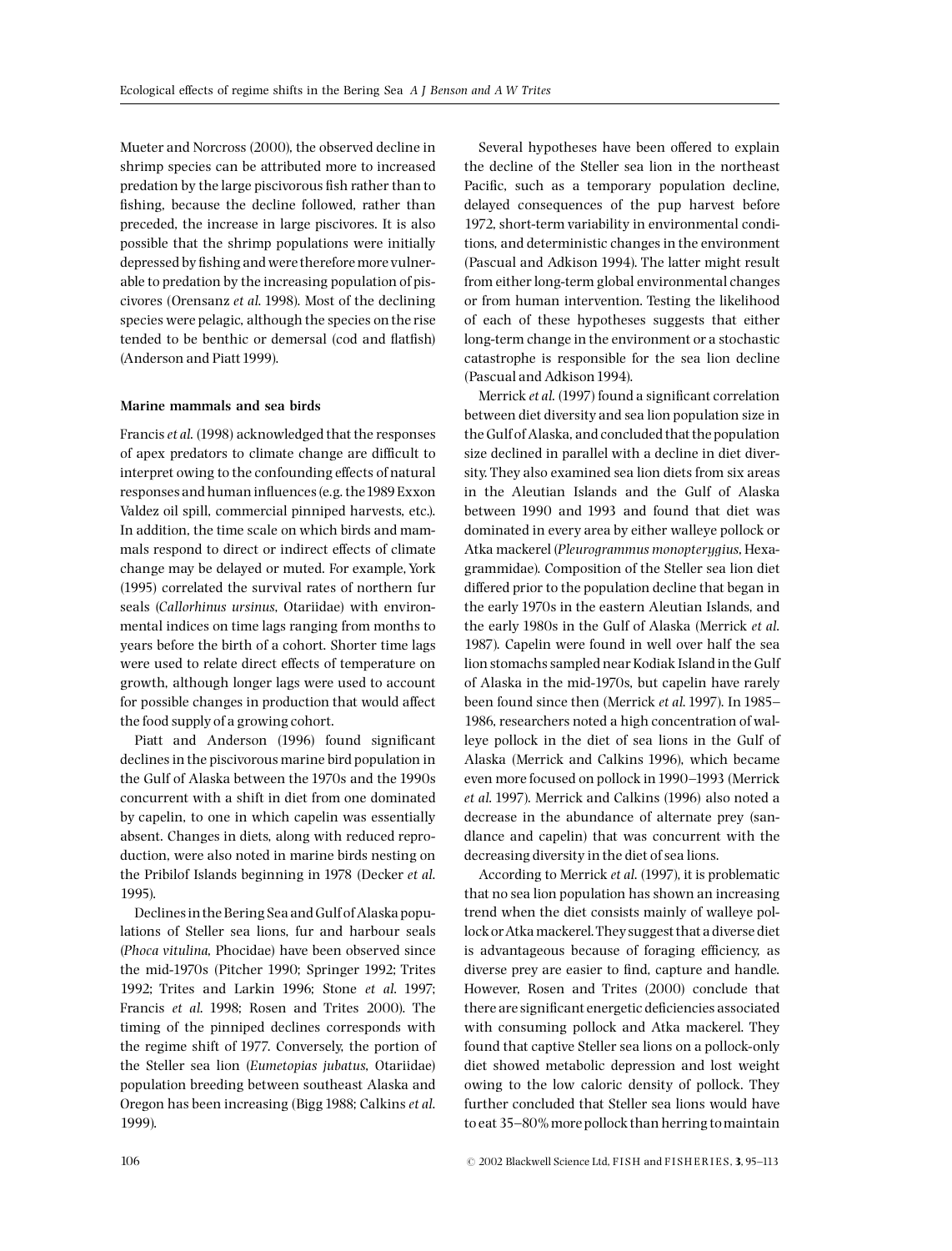similar energy intakes. Thus, the low energy content of the prey available to Steller sea lions following the 1977 regime shift may have been inadequate to support large populations of Steller sea lions (Winship and Trites, unpublished data).

# Synthesis

Environmental variability occurs across many spatial and temporal scales (Francis et al. 1998). The research we reviewed focused on decadal or longer term variability in both physical and biological time series, although some (e.g. York 1995) concentrated on interannual variability. The intent of our review was to provide a synthesis of the current knowledge on the timing of the regime shifts that occurred in the 20th century, and to characterize the nature of the biological responses from primary producers through to the top predators in the food chain.

The regime shift literature provides evidence that large-scale changes in atmosphere^ocean conditions should not be considered as random variations. Instead, these should be thought of as long-term, stable conditions that can abruptly change state, such as occurred over the North Pacific in 1925, 1947, 1977, 1989, and possibly 1998 (Mantua et al. 1997; Minobe 1997; Beamish et al. 1999; Overland et al. 1999; McFarlane et al. 2000). Changes in atmosphere-ocean conditions appear to occur on a global scale as shown by the close correspondence observed in the trends in many of the climate–ocean indices for different parts of the world (Beamish et al. 1999). Changes in atmospheric pressure result in altered wind patterns that affect oceanic circulation and physical properties such as salinity and depth of the halo- and thermoclines. These in turn can affect phytoplankton productivity, the transport and survival of fish larvae, and ultimately, the survival of species that feed on lower trophic organisms.

Hare and Mantua (2000) note that there have been two interdecadal climatic oscillations operating at periods of  $50-70$  years (Minobe 1997) and 15 $-$ 25 years. They found that the 1977 shift was evident in all biological and physical time series whereas the 1989 shift was most evident in the biological time series. As a result, they classified the 1977 shift as a major shift, and the 1989 shift as a minor shift. By way of explanation, Hare and Mantua (2000) proposed that the 1977 shift was stronger than 1989 because both the  $50-70$  year oscillation and the  $15-25$  year oscillation changed in 1977, while only the 15^25 year oscillation changed in1989.

#### 1977 and 1989 regime shifts

Changes in the dynamics of marine organisms following the 1977 and 1989 regime shifts in the Bering Sea/Gulf of Alaska and California Current regions are summarized in Table 1, and show that the (1989) regime shift was not a simple reversal of the 1977 regime shift (based on comparing the production indices of zooplankton, fish, and marine birds and mammals). The 1977 regime shift affected the biology of northern and southern areas of the North Pacific differently. After 1977, production of most zooplankton and fish increased in the Bering Sea and Gulf of Alaska. The increase in production is most evident for the pelagic fish species, and is less pronounced for demersal and benthic species. The higher organisms (birds and marine mammals) showed the opposite response. After 1977, the majority of pelagic, demersal, and benthic fish species in the California Current exhibited declines in production, whereas the productivity of pinnipeds (seals and sea lions) increased.

Harvesting probably confounds many of the data sets compiled in Table 1, and few data are available for species that were not commercially targeted. Despite such shortcomings, the available data reveal a number of interesting patterns when fish production is examined by regime. Based on the data compiled in Table 1, the 1977 regime shift was characterized as having a near balance in the number of stocks that increased and decreased, while the 1989 shift was characterized by widespread declines (cf. Hare and Mantua 2000). In the Bering Sea and northeast Pacific, 58% of assessed fish stocks increased after 1977, compared to only 36% after 1989 (Table 1). The nearly balanced response of fish production to the 1977 regime shift is also evident when the stocks are grouped and examined by habitat. After 1977, production increased for 60% of pelagic species and 55% of demersal and benthic species. However, after1989, only 36% of the total pelagic species increased, while production increased in only 17% of the demersal and benthic species. The widespread decline in production after 1989 appears to be owing in large part to the decreases in the abundance of deep-water fishes.

Fish production not only appears to have responded differently to the 1977 and 1989 regime shifts, it also appears to have responded differently between the northern and southern ecosystems. Production increased after the 1977 shift for 69% of the assessed fish stocks in the Gulf of Alaska/Bering Sea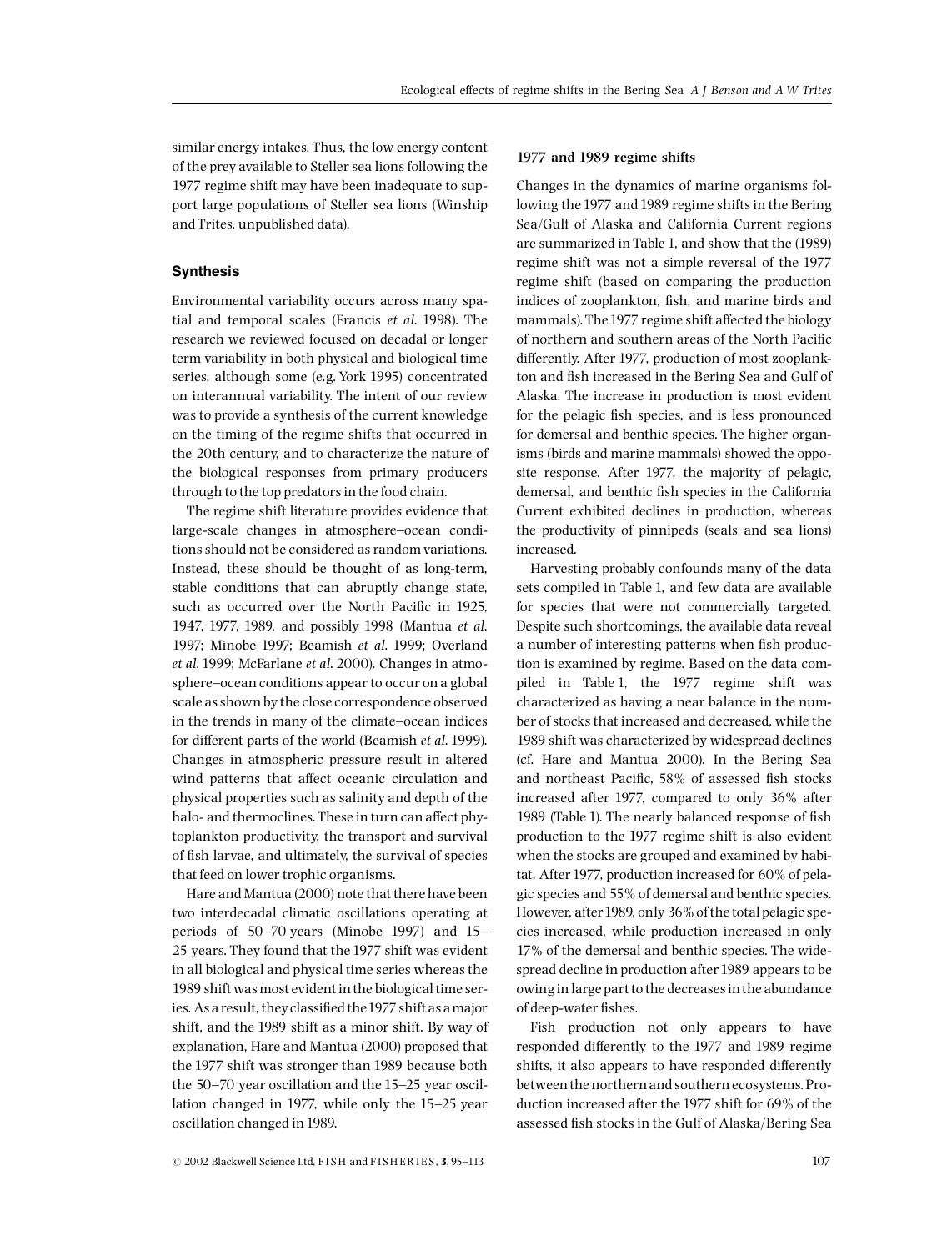and 45% of the California Current stocks. But after 1989, production increased in 40% of the Gulf of Alaska/Bering Sea stocks compared to 15% of the assessed California Current stocks.

For the most part, differences in the responses of the production domains can be attributed to the pelagic species. Production of essentially all (94%) assessed pelagic species in the Gulf of Alaska and Bering Sea increased after 1977, whereas increases in the California Current were observed for only 32% of the pelagic species. Responses of demersal and benthic species were similar across domains, where productivity improved by 56% in the Gulf of Alaska/Bering Sea and 54% in the California Current. In general, the response of pelagic species to the 1989 shift was positive in the northern area, although to a lesser extent than the previous shift (59%), and production improved for only18% of pelagic species in the California Current. Although the latter proportion was small, the species involved (hake, herring, sardine) are the key species in this region.

Table 1 shows that regime shifts can have opposite effects on species living in different domains, or can affect different species living within a single domain in opposite ways. For example, the zooplankton biomass in the central North Pacific more than doubled between the 1950s and the 1980s (Brodeur andWare 1992), whereas off the coast of California the biomass of zooplankton declined by more than 80% (Roemmich and McGowan 1995). Another example is the opposite direction of population trajectories of salmon populations in the California Current and Gulf of Alaska regions (Francis et al. 1998). Even within the same production domain, groups of species, such as hake and herring in the Strait of Georgia and off the west coast of Vancouver Island, can respond differently (McFarlane et al. 2001). Opposite responses of populations in different regions is also observed for the top predators in the system, such as for Steller sea lion and harbour seal populations that declined rapidly during the 1977 regime shift in the Bering Sea and Gulf of Alaska, whereas populations increased off southeastern Alaska, British Columbia and Oregon (Bigg 1988; Olesiuk et al. 1990; Pitcher 1990; Springer 1992; Trites and Larkin 1996; Stone et al. 1997; Francis et al. 1998; Calkins et al.1999).

The effects of climatic forcing on fish are not necessarily predictable; nor does a shift necessarily mean that species abundance will necessarily revert back to those of a previous regime. Climate can indirectly affect fish populations through changes in predator distribution and abundance. Examples of indirect effects on fishes include the previously mentioned hake-herring interaction and the overlap of adult and juvenile walleye pollock distributions in the Bering Sea (Bailey 2000). Climate is also more likely to affect sea birds and mammals in the North Pacific and Bering Sea by affecting the quantity or quality of preyavailable to them (e.g. Rosen andTrites 2000).

The summary presented in Table 1 is useful, but masks the important changes in distribution and subsequent predator-prey interactions. For example, the distribution of certain key species in the California Current (hake, sardine) changed in response to the 1989 shift, and the change impacted commercially important herring stocks. This effect is lost when expressed in a simple tabular format. The large-scale response to climate change is important, but fisheries are not managed on a large scale. The localized responses are perhaps most important because these must be incorporated in stock assessment.

Fisheries stock assessment has traditionally focused on imposing controls and limits on the effects of fishing to maintain fish populations at fixed, viable levels. In addition, the yields from these populations are usually considered to be sustainable for an indefinite period of time. The key inputs required for traditional stock assessment models are the stock^ recruitment relationship and the virgin unfished biomass, both of which are assumed to be constant. However, a growing body of scientific literature indicates that the productivity of fish stocks varies naturally in association with climate, and that the effects of fishing are superimposed on this natural regulation. A new approach that incorporates climatic as well as fishing effects is therefore required to manage the world's fisheries.

## Acknowledgements

We are grateful to John Burns and the Aleutians East Borough who prompted and supported our review of regime shifts. Additional support was provided by the North Pacific Marine Science Foundation through the North Pacific Universities Marine Mammal Research Consortium. We also wish to thank Susan Allen, John Burns, G.A. McFarlane and two anonymous reviewers for improving our original manuscript with their constructive comments.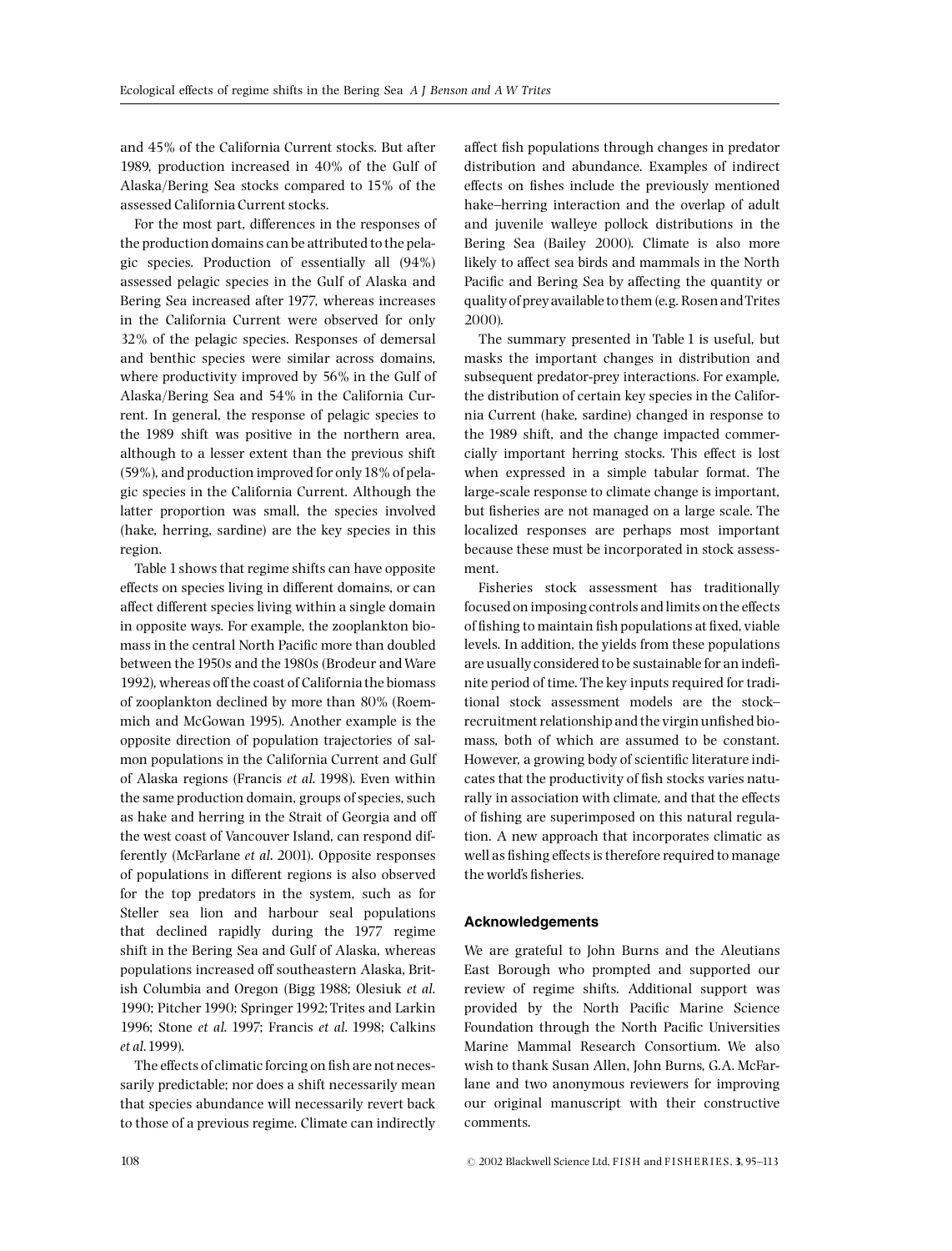## **References**

- Anderson, P.J., Blackburn, J.E. and Johnson, B.A. (1997) Declines of forage species in the Gulf of Alaska, 1972-95, as indicator of regime shift. University of Alaska Sea Grant Report 97-01. In: Proceedings of the International Symposium on the Role of Forage Fishes in Marine Ecosystems, 13 November, 1996-16 November, 1996. Anchorage, AK, pp. 531-543.
- Anderson, P.J. and Piatt, J.F. (1999) Community reorganization in the Gulf of Alaska following ocean climate regime shift. Marine Ecology Progress Series 189, 117-123.
- Bailey, K.M. (2000) Shifting control of recruitment of walleye pollockTheragra chalcogramma after a major climatic and ecosystem change. Marine Ecology Progress Series 198, 215^224.
- Barnes, J.T., Jacobson, L.D., MacCall, A.D. and Wolf, P. (1992) Recent population trends and abundance estimates for Pacific sardine (Sardinops sagax). California Cooperative Fisheries Investigations Reports 33, 60-75.
- Baumgartner, T., Soutar, A. and Ferreira-Bartrina, V. (1992) Reconstruction of the history of Pacific sardine and northern anchovy populations over the past two millenia from sediments of the Santa Barbara Basin. California Cooperative Fisheries Investigations Reports 33, 24-40.
- Beamish, R.J. (1995) Canadian Special Publication of Fisheries and Aquatic Sciences (Climate Change and Northern Fish Populations, Victoria, B.C., 19 October, 1992^24 October, 1992).121, National Research Council, Ottawa,739pp.
- Beamish, R.J. and Bouillon, D.R. (1993) Pacific salmon production trends in relation to climate. Canadian Journal of Fisheries and Aquatic Sciences 50, 1002-1016.
- Beamish, R.J. and Bouillon, D.R. (1995) Marine fish production trends off the Pacific coast of Canada and the United States. In: Canadian Special Publication of Fisheries and Aquatic Sciences (Climate Change and Northern Fish Populations, Victoria, B.C., 19 October, 1992-24 October, 1992) (ed. R.J. Beamish) 121, National Research Council, Ottawa, pp.585^591.
- Beamish, R.J., McFarlane, G.A. and King, J.R. (2000) Fisheries climatology: understanding decadal scale processes that naturally regulate British Columbia fish populations. In: Fisheries Oceanography: an IntegrativeApproach to Fisheries Ecology and Management (eds P.J. Harrison and T.R. Parsons), pp. 94-145. Blackwell Science, Oxford.
- Beamish, R.J., Neville, C.E. and Cass, A.J. (1997) Production of Fraser River sockeye salmon (Oncorhynchus nerka) in relation to decadal-scale changes in the climate and the ocean. Canadian Journal of Fisheries and Aquatic Sciences 54,543^554.
- Beamish, R.J., Noakes, D.J., McFarlane, G.A., Klyashtorin, L., Ivanov, V.V. and Kurashov, V. (1999) The regime concept and natural trends in the production of Pacific salmon. Canadian Journal of Fisheries and Aquatic Sciences 56, 516^526.
- Bigg, M.A. (1988) Status of the Steller sea lion Eumetopias jubatus in Canada. Canadian Field Naturalist 102, 315-336.
- Bradford, M.J. (1999) Temporal and spatial trends in the abundance of coho salmon smolts from western North America. Transactions of the American Fisheries Society 128,840-846.
- Brodeur, R.D., Frost, B.W., Hare, S.R., Francis, R.C. and Ingraham,W.J. Jr (1999a) Interannual variations in zooplankton biomass in the Gulf of Alaska, and covariation with California Current zooplankton biomass. In: Large Marine Ecosystems of the Pacific Rim. Assessment, Sustainability, and Management (eds K. Sherman and Q. Tang), pp. 106^ 137. Blackwell Science, Malden, Mass.
- Brodeur, R.D., Mills, C.E., Overland, J.E., Walters, G.E. and Schumacher, J.D. (1999b) Evidence for a substantial increase in gelatinous zooplankton in the Bering Sea, with possible links to climate change. Fisheries Oceanography 8, 296-306.
- Brodeur, R.D. andWare, D.M. (1992) Long-term variability in zooplankton biomass in the subarctic Pacific Ocean. Fisheries Oceanography 1, 32-38.
- Brodeur, R.D. andWare, D.M. (1995) Interdecadal variability in distribution and catch rates of epipelagic nekton in the Northeast Pacific Ocean. In: Canadian Special Publication of Fisheries and Aquatic Sciences (Climate Change and Northern Fish Populations, Victoria, B.C., 19 October, 1992-24 October, 1992) (ed. R.J. Beamish) 121, National Research Council, Ottawa, pp.329^356.
- Calkins, D.G., McAllister, D.C., Pitcher, K.W. and Pendleton, G.W. (1999) Steller sea lion status and trend in Southeast Alaska: 1979-1997. Marine Mammal Science 15, 462-477.
- Chelton, D.B. and Davis, R.E. (1982) Monthly sea level variability along the western coast of North America. Journal of Physical Oceanography 12,757-784.
- Cushing, D.H. (1975) Marine Ecology and Fisheries. Cambridge University Press, Cambridge, 278pp.
- Decker, M.B., Hunt, G.L. and Byrd, G.V. (1995) The relationships among sea surface temperature, the abundance of juvenile walleye pollock (Theragra chalcogramma), and the reproductive performance and diets of seabirds at the Pribilof Islands, southeastern Bering Sea. In: Canadian Special Publication of Fisheries and Aquatic Sciences (Climate Change and Northern Fish Populations, Victoria, B.C., 19 October, 1992^24 October, 1992) (ed. R.J. Beamish) 121, National Research Council, Ottawa, pp. 425^437.
- Ebbesmeyer, C.C., Cayan, D.R., McLain, D.R., Nichols, F.H., Peterson, D.H. and Redmond, K.T. (1991) 1976 step in the Pacific climate: forty environmental changes between 1968 and 1975 and 1977-84. Interagency Ecological Study Program Report, no. 26. In: Proceedings of the Seventh Annual Pacific Climate (PACLIM) Workshop, Asilomar, California, April, 1990, California Department of Water Resources, pp. 115-126.
- Francis, R.C. and Hare, S.R. (1994) Decadal-scale regime shifts in the large marine ecosystems of the North-east Pacific: a case for historical science. Fisheries Oceanography 3, 279-291.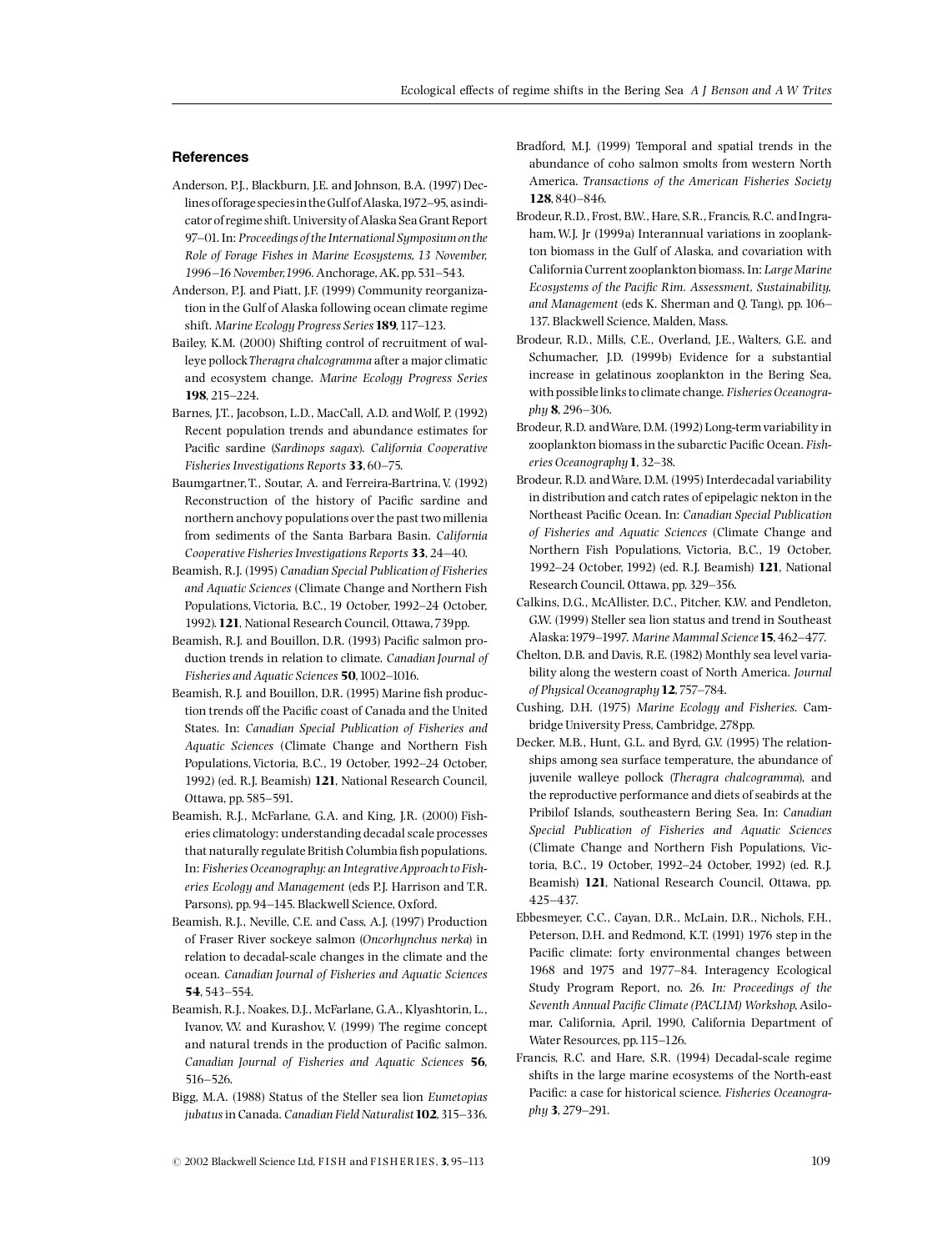- Francis, R.C., Hare, S.R., Hollowed, A.B. and Wooster, W.S. (1998) Review: effects of interdecadal climate variability on the oceanic ecosystems of the NE Pacific. Fisheries Oceanography 7, 1-21.
- Gargett, A.E. (1997) The optimal stability 'window': a mechanism underlying decadal fluctuations in North Pacific salmon stocks? Fisheries Oceanography 6, 109-117.
- Graham, N.E. (1994) Decadal variability in the 1970s and 1980s: observations and model results. Climate Dynamics  $10.60 - 70.$
- Hare, S.R. and Francis, R.C. (1995) Climate change and salmon production in the Northeast Pacific Ocean. In: Canadian Special Publication of Fisheries and Aquatic Sciences (Climate Change and Northern Fish Populations, Victoria, B.C., 19 October, 1992^24 October, 1992) (ed. R.J. Beamish) 121, National Research Council, Ottawa, pp. 357^372.
- Hare, S.R. and Mantua, N.J. (2000) Empirical evidence for North Pacific regime shifts in 1977 and 1989. Progress in Oceanography 47, 103-145.
- Hayward, T.L. (1997) Pacific ocean climate change: atmospheric forcing, ocean circulation and ecosystem response. Trends in Ecology and Evolution 12, 150-154.
- Hilborn, R. and Walters, C.J. (1992) Quantitative Fisheries Stock Assessment: Choice, Dynamics and Uncertainty. Chapman & Hall, NewYork,570pp.
- Hollowed, A.B. andWooster,W.S. (1995) Decadal-scale variations in the eastern subarctic Pacific. Part II. Response of the Northeast Pacific fish stocks. In: Canadian Special Publication of Fisheries and Aquatic Sciences (Climate Change and Northern Fish Populations,Victoria, B.C.,19 October, 1992-24 October, 1992) (ed. R.J. Beamish) 121, National Research Council, Ottawa, pp.373^385.
- Hurrell, J.W. (1995) Decadal trends in the North Atlantic Oscillation: regional temperatures and precipitation. Science 269, 676-679.
- Isaacs, J.D. (1975) Some ideas and frustrations about fishery science. California Cooperative Fisheries Investigations Reports 28,34^43.
- Jones, P.D. (1994) Hemispheric surface air temperature variations: a re-analysis and an update to 1993. Journal of Climate 3, 1193-1203.
- Kawasaki, T. (1991) Long term variability in pelagic fish populations. In: Proceedings of the International Symposium, Sendai, Japan, 18 November, 1914-18 November, 1989 on Long-Term Variability of Pelagic Fish Populations and Their Environment (eds T. Kawasaki, S. Tanaka, Y. Toba and A. Taniguchi). Pergamon Press, Oxford, pp. 47^60.
- Kawasaki,T. and Omori, M. (1988) Fluctuations in the three major sardine stocks in the Pacific and the global trend in temperature. In: Long-Term Changes in Marine Fish Populations(edsT.Wyatt and G. Larranenta). Instituto de Investigaciones Marinas de Vigo, Vigo, Spain, pp. 37^53.
- King, J.R., Ivanov, V.V., Kurashov, V., Beamish, R.J. and McFarlane, G.A. (1998) General circulation of the atmosphere

over the North Pacific and its relationship to the Aleutian Low. North Pacific Anadromous Fish Commission Document no. 318. Department of Fisheries and Oceans, Nanaimo, B.C.,18pp.

- King, J.R., McFarlane, G.A. and Beamish, R.J. (2000) Decadal-scale patterns in the relative year class success of sablefish (Anoplopoma fimbria). Fisheries Oceanography 9,  $62 - 70.$
- King, J.R., McFarlane, G.A. and Beamish, R.J. (2001) Incorporating the dynamics of marine systems into the stock assessment and management of sablefish. In: Pacific ClimateVariabilityandMarine Ecosystem Impactsfrom theTropics to the Arctic (eds S.M. McKinnell, R.D. Brodeur, K. Hanawa, A.B. Hollowed, J.J. Polovina and C.-I. Zhang).Progress in Oceanography 49, 619-639.
- Livingston, P.A. (1991) Groundfish food habits and predation on commercially important prey species in the eastern Bering Sea from 1984 to 1986. NOAA Technical Memorandum. NMFS F/NWC-207. U.S. Department of Commerce, 240pp.
- Livingston, P.A. (1993) Importance of predation by ground fish, marine mammals and birds on walleye pollock Theragra chalcogramma and Pacific herring Clupea pallasi in the eastern Bering Sea. Marine Ecology Progress Series 102, 205-215.
- Livingston, P.A., Low, L.-L. and Marasco, R.J. (1999) Eastern Bering Sea ecosystem trends. In: Large Marine Ecosystems of the Pacific Rim. Assessment, Sustainability, and Management (eds K. Sherman and Q. Tang). Blackwell Science, Malden, Mass, pp.140^162.
- MacCall, A.D. (1996) Patterns of low-frequency variability in fish populations of the California Current. California Cooperative Fisheries Investigations Reports 37, 100-110.
- Mackas, D.L., Thomson, R.E. and Galbraith, M. (2001) Changes in the zooplankton community of the British Columbia continental margin, 1985^1999, and their covariation with oceanographic conditions. Canadian Journal of Fisheries and Aquatic Sciences 58,685-702.
- Manak, D.K. and Mysak, L.A. (1987) Climatic atlas of arctic sea ice extent and anomalies, 1953-1984. Climate Research Group Report, 87^8. Department of Meteorlogy, McGill University, Montreal, Quebec. 214 pages.
- Mann, K.H. and Lazier, J.R.N. (1996) Dynamics of Marine Ecosystems: Biological^Physical Interactions in the Oceans. Blackwell Science, Cambridge, Massachusetts,394pp.
- Mantua, N.J., Hare, S.R., Zhang,Y.,Wallace, J.M. and Francis, R.C. (1997) A Pacific interdecadal climate oscillation with impacts on salmon production. Bulletin of the American Meteorological Society 78, 1069-1079.
- McFarlane, G.A. and Beamish, R.J. (1992) Climatic influences linking copepod production with strong year classes in sablefish, Anoplopoma fimbria. Canadian Journal of Fisheries and Aquatic Sciences 49,743^753.
- McFarlane, G.A. and Beamish, R.J. (1999) Sardines return to British Columbia Waters. PICES Scientific Report. In: Proceedings of the 1998 Science Board Symposium on the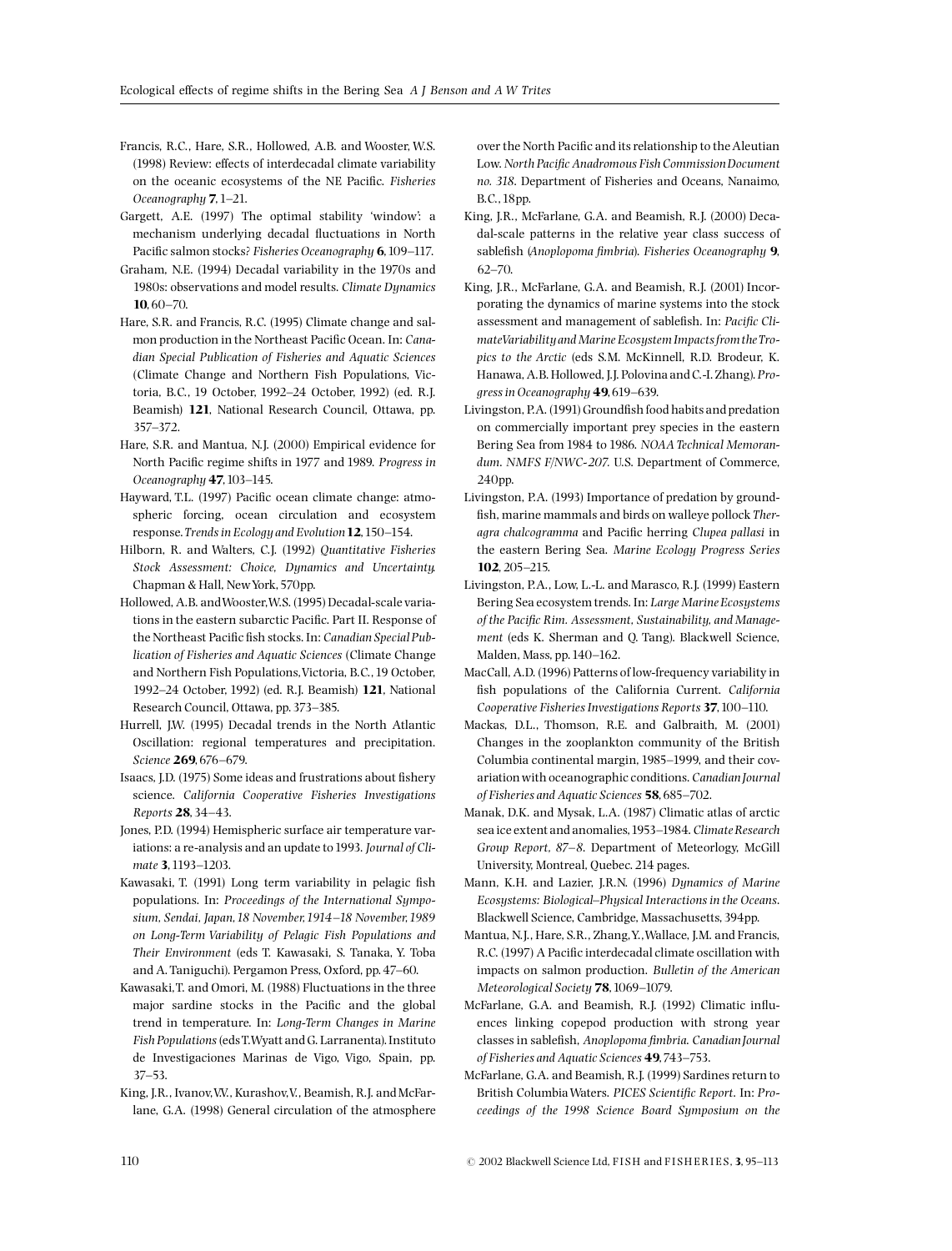Impacts of the 1997/98 El Niño Event on the North Pacific Ocean and its Marginal Seas. pp. 77-82.

- McFarlane, G.A., King, J.R. and Beamish, R.J. (2000) Have there been recent changes in climate? Ask the fish. Progress in Oceanography 47, 147-169.
- McFarlane, G.A. and Beamish, R.J. (2001) The reoccurrence of sardines off British Columbia characterize the dynamic nature of regimes. In: Pacific ClimateVariability and Marine Ecosystem Impacts from the Tropics to the Arctic (eds McKinnell, S.M., Brodeur, R.D., Hanawa, K., Hollowed, A.B., Polovina, J.J. and Zhang, C.-I.). Progress in Oceanography. 49,151^165.
- McFarlane, G.A., Beamish, R.J. and Schweigert, J. (2001) Common factors have opposite impacts on Pacific herring in adjacent ecosystems. In: Herring: Expectations for a New Millenium (eds F. Funk, J. Blackburn, D. Hay, A.J. Paul, R. Stephenson, R. Toresen and D. Witherell) Alaska Sea Grant College Program AK-SC-01-04, pp.51^67.
- McKinnell, S.M., Brodeur, R.D., Hanawa, K., Hollowed, A.B., Polovina, J.J. and Zhang, C.-I. (2001) An introduction to the beyond El Nino conference: climate variability and marine ecosystem impacts from the tropics to the Arctic. Progress in Oceanography 49, 1-6.
- Merrick, R.L. and Calkins, D.G. (1996) Importance of juvenile walleye pollock in the diet of Gulf of Alaska Steller sea lions. In: Ecology of JuvenileWalleye Pollock (The Importance of Prerecruit Walleye Pollock to the Bering Sea and North Pacific Ecosystems, Seattle, WA, 28 October - 30 October1993) (eds R.D. Brodeur, P.A. Livingston,T.R. Loughlin and A.B. Hollowed) NOAA Technical Report. NMFS 126. U.S. Department of Commerce, pp. 153-166.
- Merrick, R.L., Chumbley, M.K. and Byrd, G.V. (1997) Diet diversity of Steller sea lions (Eumetopias jubatus) and their population decline in Alaska: a potential relationship. Canadian Journal of Fisheries and Aquatic Sciences 54, 1342^1348.
- Merrick, R.L., Loughlin, T.R. and Calkins, D.R. (1987) Decline in abundance of northern sea lion, Eumetopias jubatus, in Alaska. 1956-1986. Fisheries Bulletin U.S. 85, 351^365.
- Miller, A.J. (1996) Recent advances in California Current modeling: decadal and interannual thermocline variations. California Cooperative Fisheries Investigations Reports 37,69^79.
- Miller, A.J., Cayan, D.R., Barnett, T.P., Graham, N.E. and Oberhuber, J.M. (1994) The 1976-77 climate shift of the Pacific Ocean. Oceanography 7, 21-26.
- Minobe, S. (1997) A 50-70 year climatic oscillation over the North Pacific and North America. Geophysical Research Letters 24, 683-686.
- Mueter, F.J. and Norcross, B.L. (2000) Changes in species composition of the demersal fish community in nearshore waters of Kodiak Island, Alaska. Canadian Journal of Fisheries and Aquatic Sciences 57, 1169-1180.
- Niebauer, H.J. (1988) Effects of the El Niño-Southern Oscillation and North Pacific weather patterns on interannual

variability in the Subarctic Bering Sea. Journal of Geophysical Research 93 (C5), 5051-5068.

- Olesiuk, P.F., Bigg, M.A. and Ellis, G.M. (1990) Recent trends in the abundance of harbour seals, Phoca vitulina, in British Columbia. Canadian Journal of Fisheries and Aquatic Sciences 47, 992-1003.
- Orensanz, J.M., Armstrong, J., Armstrong, D. and Hilborn, R. (1998) Crustacean resources are vulnerable to serial depletion - the multifaceted decline of crab and shrimp fisheries in the greater Gulf of Alaska. Reviews in Fish Biology and Fisheries  $8$ , 117-176.
- Ottersen, G.B., Planque, Belgrano, A., Post, E., Reid, P.C. and Stenseth, N.C. (2001) Ecological effects of the North Atlantic Oscillation. Oecologia 128, 1-14.
- Overland, J.E., Miletta Adams, J. and Bond, N.A. (1999) Decadal variability of the Aleutian Low and its relation to high-latitude circulation. Journal of Climate 12, 1542-1548.
- Overland, J. and Pease, C.H. (1982) Cyclonic climatology of the Bering Sea and its relation to sea ice extent. Monthly Weather Review 110, 5-13.
- Pascual, M.A. and Adkison, M.D. (1994) The decline of the Steller sea lion in the Northeast Pacific: demography, harvest or environment? Ecological Applications 4, 393-403.
- Pearcy, W.G. (1992) Ocean Ecology of North Pacific Salmonids. University of Washington Press, Seattle,WA,179pp.
- Peterman, R.M., Pyper, B.J., Lapointe, M.F., Adkinson, M.D. andWalters, C.J. (1998) Patterns of covariation in survival rates of British Columbian and Alaskan sockeye salmon (Oncorhynchus nerka) stocks. Canadian Journal of Fisheries and Aquatic Sciences 55, 2503-2517.
- Piatt, J.K. and Anderson, P.J. (1996) Response of common murres to the Exxon Valdez oil spill and long-term changes in the Gulf of Alaska marine ecosystem. In: American Fisheries Society Symposium (Exxon Valdez Oil Spill Symposium Proceedings, Anchorage Alaska, 2 February-5 February, 1993), (eds S.D. Rice, R.B. Spies, D.A.Wolfe and B.A.Wright) 18, Bethesda, MD, pp.720^737.
- Pitcher, K.W. (1990) Major decline in number of harbor seals, Phoca vitulina richardsi, on Tugidak Island, Gulf of Alaska. Marine Mammal Science 6, 121-134.
- Planque, B. and Taylor, A.H. (1998) Long-term changes in zooplankton and the climate of the North Atlantic. ICES Journal of Marine Science 55, 644-654.
- Polovina, J.J., Mitchum, G.T. and Evans, G.T. (1995) Decadal and basin-scale variation in mixed layer depth and the impact on biological production in the central and North Pacific, 1960-1988. Deep Sea Research 42, 1201-1716.
- Quinn,T.J. and Niebauer, H.J. (1995) Relation of eastern Bering Sea walleye pollock (Theragra chalcogramma) recruitment to environmental and oceanographic variables. In: Canadian Special Publication of Fisheries and Aquatic Sciences(Climate Change and Northern Fish Populations, Victoria, B.C.,19 October,1992^24 October,1992) (ed. R.J. Beamish) 121, National Research Council, Ottawa, pp. 497^507.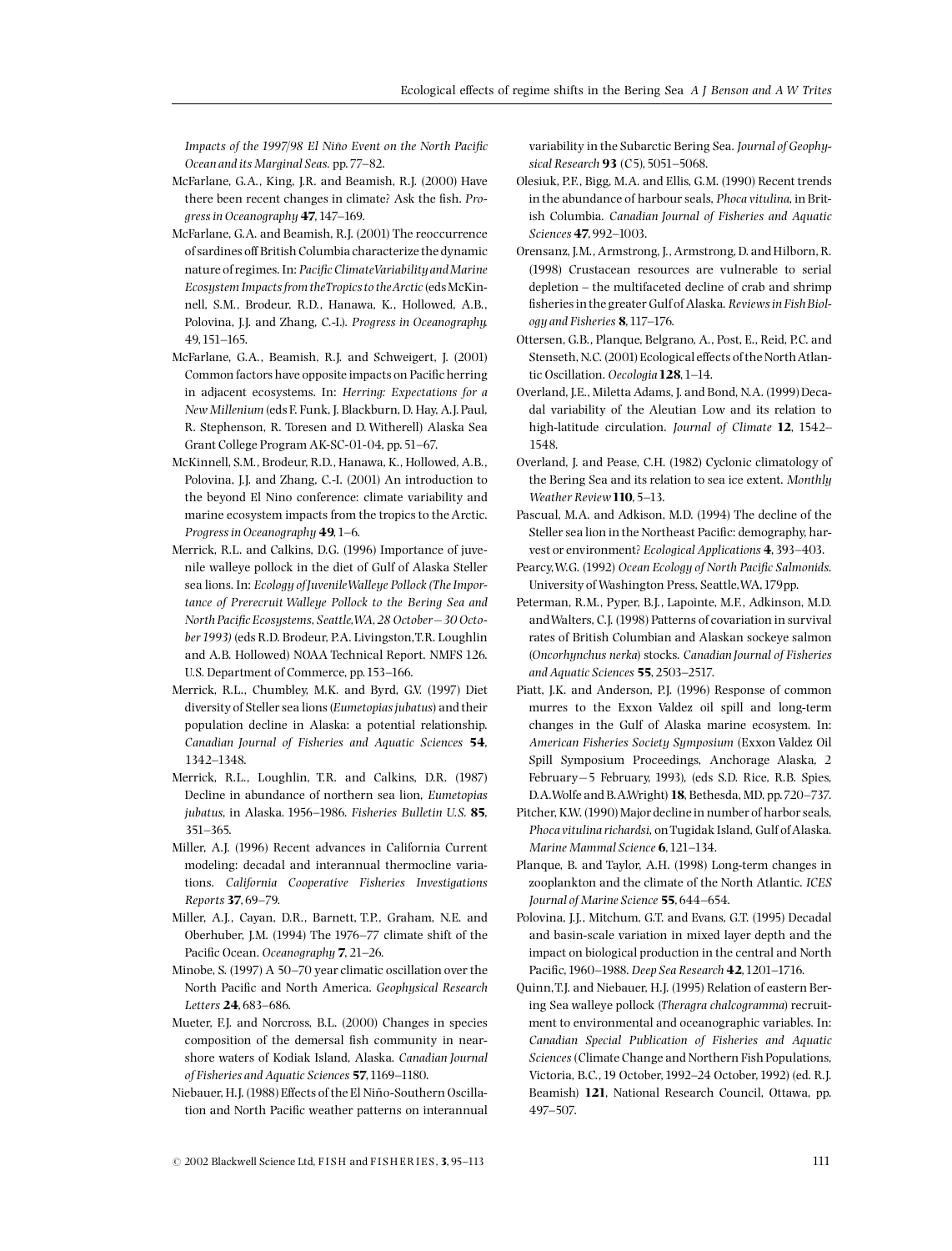Rebstock, G.A. (2001) LongTerm Changes in the Species Composition of Calanoid Copepods off Southern California. PhD Thesis. Scripps Institute of Oceanography, University of California, San Diego, 221pp.

- Reid, J.L. (1962) On circulation, phosphate-phosphorus content, and zooplankton volumes in the upper part of the Pacific Ocean. Limnology and Oceanography 7, 287-306.
- Roemmich, D. and McGowan, J. (1995) Climatic warming and the decline of zooplankton in the California Current. Science 267, 1324-1326.
- Rogers, D.E. (1984) Trends in abundance of northeastern Pacific stocks of salmon. In: The Influence of Ocean Conditions on the Production of Salmonids in the North Pacific (ed.W.G. Pearcy). Oregon State University Press, Corvallis, OR, pp.100^127.
- Rosen, D.A.S. andTrites, A.W. (2000) Pollock and the decline of Steller sea lions: testing the junk food hypothesis. Canadian Journal of Zoology 78, 1243-1250.
- Shannon, L.V., Crawford, R.J.M., Pollock, D.F., Hutchings, L., Boyd, A.J., Taunton-Clark, J., Badenhoust, A., Melville-Smith, R., Augustyn, C.J., Cochrane, K.L., Hampton, I., Nelson, G., Japp, D.W. and Tarr, R.J.Q. (1992) The 1980s -A decade of change in the Benguela ecosystem. South African Journal of Marine Science 12, 271-296.
- Soutar, A. and Isaacs, J.D. (1974) Abundance of pelagic fish during the 19th and 20th centuries as recorded in anaerobic sediments of the California. Fisheries Bulletin 72, 257^273.
- Springer, A.M. (1992) Walleye pollock in the North Pacific. How much difference do they really make? Fisheries Oceanography  $1,80-96$ .
- Steele, J.H. (1996) Regime shifts in fisheries management. Fisheries Research 25, 19-23.
- Stephenson, F.R. and Morrison, L.V. (1995) Long-term fluctuations in the rotation of the Earth's rotation: 700 bc to AD 1990. Philosophical Transactions of the Royal Society of London A351, 165-202.
- Stone, G., Goebel, J. and Webster, S. (eds) (1997) Pinniped Populations, Eastern North Pacific: Status, Trends and Issues. A Symposium of the 127th Annual Meeting of theAmerican Fisheries Society. New England Aquarium, Conservation Department, CentralWarf, Boston, MA 02110,179pp.
- Sugimoto,T. andTadokoro, K. (1997) Interannual-interdecadal variations in zooplankton biomass, chlorophyll concentration and physical environment in the subarctic Pacific and Bering Sea. Fisheries Oceanography 6,74-93.
- Tanasichuk, R.W.,Ware, D.M., Shaw,W. and McFarlane, G.A. (1991) Variations in diet, daily ration, and feeding periodicity of Pacific hake (Merluccius productus) and spiny dogfish (Squalus acanthias) off the lower west coast of Vancouver Island. CanadianJournal of Fisheries andAquatic Sciences 48, 2118-2128.
- Thomson, R.E. (1981) Oceanography of the British Columbia Coast. Canadian Special Publication of Fisheries and Aquatic Sciences 56, National Research Council, Ottawa, 291pp.
- Trenberth, K.E. (1990) Recent observed interdecadal climate changes in the Northern Hemisphere. Bulletin of the American Meteorological Society 71, 988-993.
- Trenberth, K.E. (1991) Recent climate changes in the Northern Hemisphere. In. Department of the Environment Workshop on Greenhouse Gas Induced Climate Change. A Critical Appraisal of Simulations and Observations, Amherst, Mass, 8 May, 1989-12 May, 1989. (ed. M. Schlesinger). Elsevier, New York, pp. 377-390.
- Trenberth, K.E. and Hoar, T.J. (1996) The 1990-95 El Niño-Southern Oscillation event: longest on record. Geophysical Research Letters 23, 57-60.
- Trenberth, K.E. and Hurrell, J.W. (1995) Decadal coupled atmosphere-ocean variations in the North Pacific Ocean. In: Canadian Special Publication of Fisheries and Aquatic Sciences(Climate Change and Northern Fish Populations, Victoria, B.C.,19 October,1992^24 October,1992) (ed. R.J. Beamish) 121, National Research Council, Ottawa, pp. 15^24.
- Trites, A.W. (1992) Northern fur seals: why have they declined? Aquatic Mammals 18, 3-18.
- Trites, A.W. and Larkin, P.A. (1996) Changes in the abundance of Steller sea lions (Eumetopias jubatus) in Alaska from 1956 to 1992: How many were there? Aquatic Mammals 22, 153-166.
- Trites, A.W., Livingston, P.A.,Vasconcellos, M.C.,Mackinson, S., Springer, A.M. and Pauly, D. (1999) Ecosystem change and the decline of marine mammals in the eastern Bering Sea: testing the ecosystem shift and commercial whaling hypotheses. Fisheries Centre Research Reports 7, 106pp.
- Venrick, E.L. (1994) Scales of variability in a stable environment: phytoplankton in the central North Pacific. In: Ecological Time Series, Chapter 10 (eds T.M. Powell and J.H. Steele). Chapman & Hall, NewYork.
- Venrick, E.L., McGowan, J.A., Cayan, D.R. and Hayward,T.L. (1987) Climate and chlorophyll a: long term trends in the central North Pacific Ocean. Science 238,70-72.
- Walker, G.T. (1924) Correlation in seasonal variations of weather. Part IX: a further study of world weather. Memoirs of the Indian Meteorological Department 24, 275^332.
- Walker, G.T. and Bliss, E.W. (1932) World weather. Part V. Memoirs of the Royal Meteorological Society 4, 53-84.
- Ware, D.M. (1992) Production Characteristics of Upwelling Systems and theTrophodynamic Role of Hake. SouthAfrican Journal of Marine Science 12, 501-513.
- Ware, D.M. (1995) A century and a half of change in the climate of the NE Pacific. Fisheries Oceanography  $4$ , 267-277.
- Ware, D.M. and McFarlane, G.A. (1989) Fisheries Production Domains in the Northeast Pacific Ocean. In: Canadian Special Publication of Fisheries and Aquatic Sciences (Effects of ocean variability on recruitment and an evaluation of parameters used in stock assessment models.Vancouver,